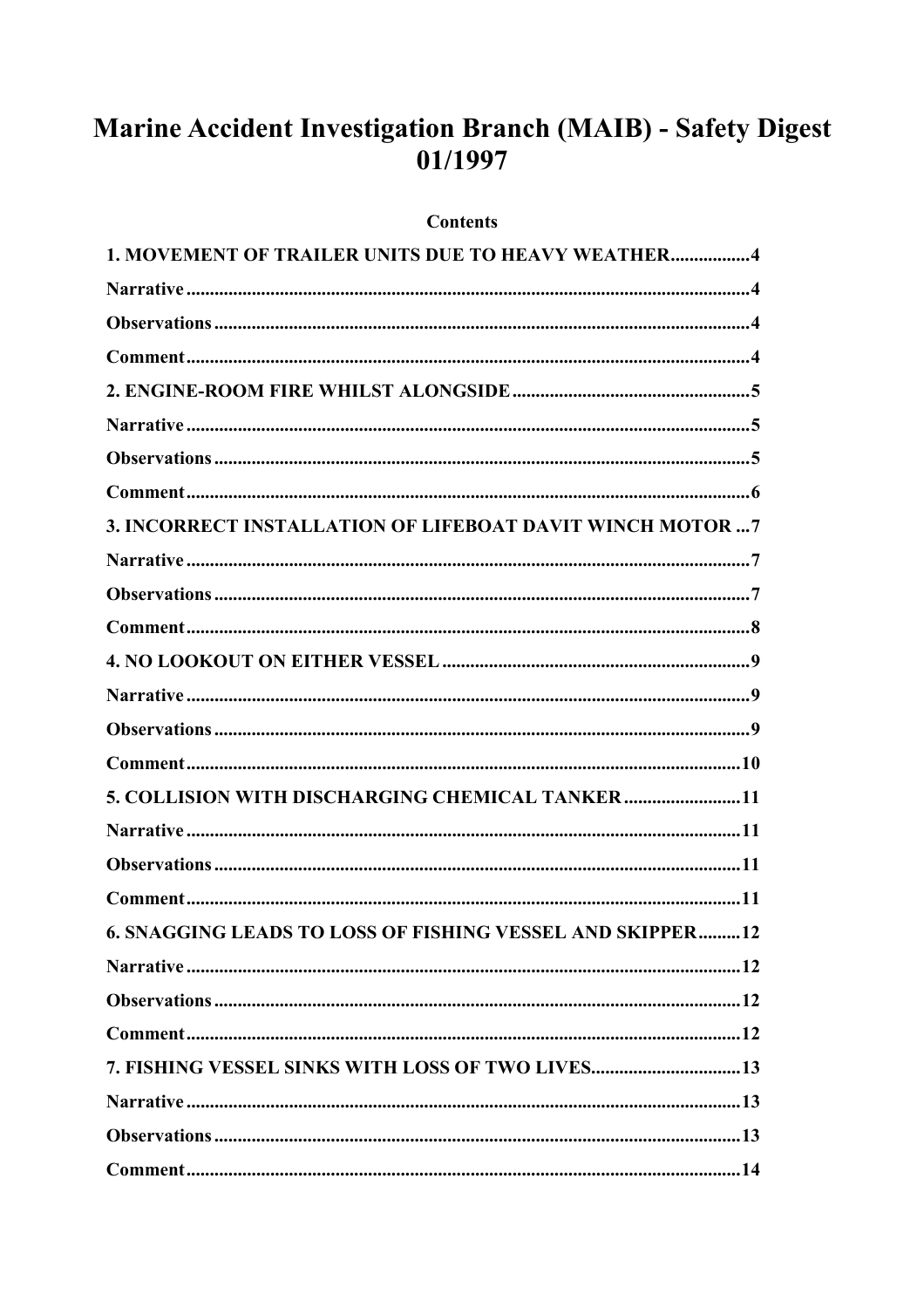| 9. BILGE PUMPING FAILURE CAUSES LOSS OF FISHING VESSEL  16   |     |
|--------------------------------------------------------------|-----|
|                                                              |     |
|                                                              |     |
|                                                              |     |
| 10. CRUSH INJURY TO FISHERMAN WHILST OPERATING WINCH  17     |     |
|                                                              |     |
|                                                              |     |
|                                                              |     |
| 11. POOR BILGE PUMPING PRACTICES CAUSE ACCIDENTS  18         |     |
|                                                              |     |
|                                                              |     |
|                                                              |     |
|                                                              |     |
|                                                              |     |
|                                                              |     |
|                                                              |     |
|                                                              | .22 |
|                                                              |     |
|                                                              |     |
|                                                              |     |
| <b>14. CAPSIZE OF OPEN FISHING BOAT IN ADVERSE WEATHER24</b> |     |
|                                                              |     |
|                                                              |     |
|                                                              |     |
| 15. FATALITY DURING LIFEBOAT RELEASE GEAR TEST26             |     |
|                                                              |     |
|                                                              |     |
|                                                              |     |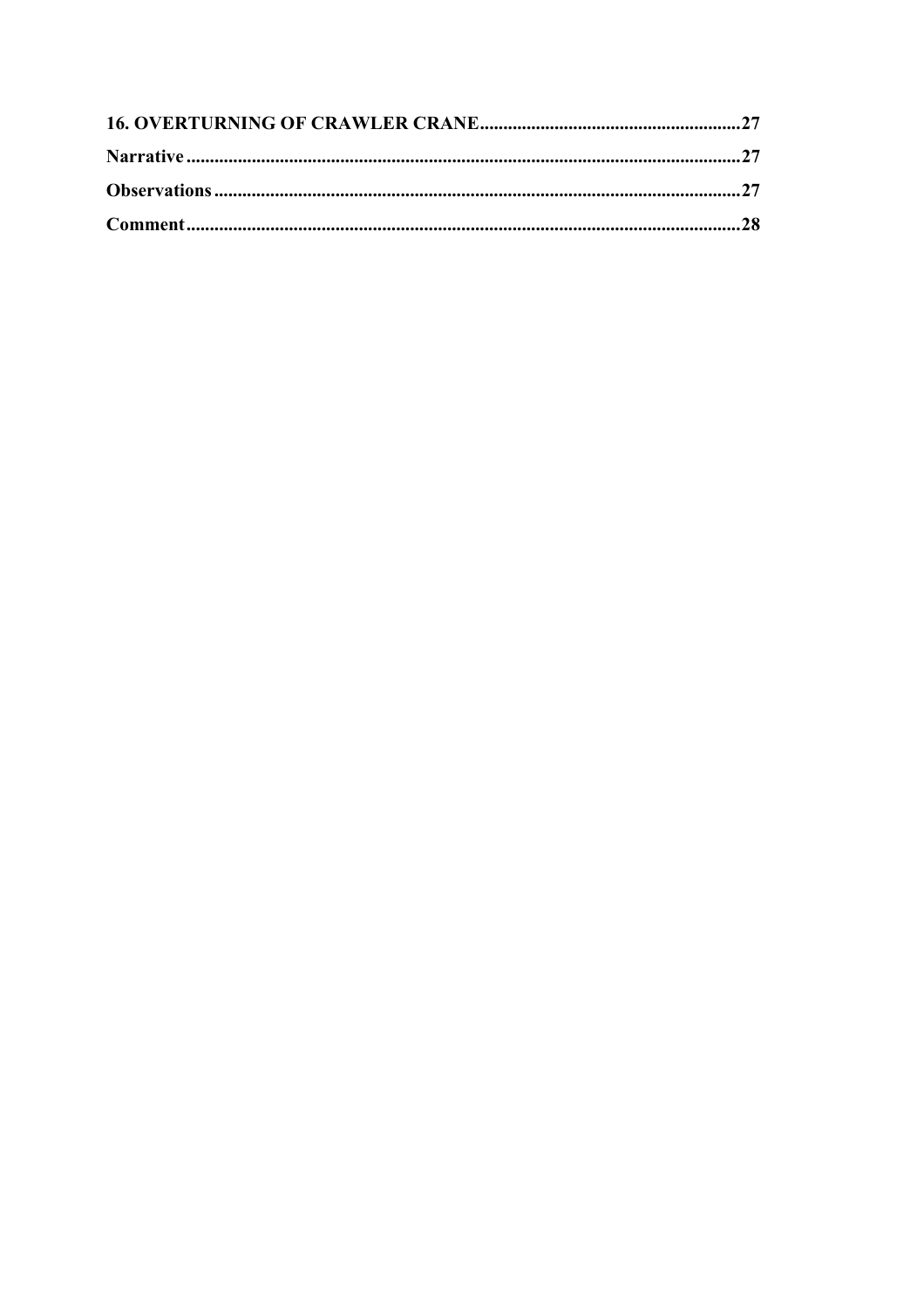## <span id="page-3-0"></span>**1. MOVEMENT OF TRAILER UNITS DUE TO HEAVY WEATHER**

### **Narrative**

A passenger/cargo Ro-Ro vessel, of about 21,000 Gross Tons (GT), was employed on a short/medium sea crossing between the UK and Continental Europe; one return voyage being made each 24 hours. The vessel had three vehicle decks, the uppermost being open, all of which were loaded via the stern door or, for non Ro-Ro units, lifted directly onto the open deck using shore cranes.

On three consecutive crossings very poor weather was experienced which caused the vessel to roll heavily. Estimates of conditions suggested that winds were of Force 9 - 10 together with very rough seas and a heavy swell.

During the first two of these crossings several cargo units broke free from their securing arrangements. Other cargo units were damaged and broke free, and the vessel was also damaged.

On the third crossing no cargo units moved significantly. However, on inspection shortly before berthing it was found that heavy items of cargo had shifted from open trailers and fallen to the deck, puncturing it in several places.

#### **Observations**

- 1. At each loading port all the cargo units were secured with suitable lashings for the forecasted poor weather conditions. The lashing system used was well proven.
- 2. Also, as far as was possible and practicable, all cargo units were inspected by ship's staff who rejected any which were judged to be unsuitable for carriage.

- 1. Very prudently no attempt was made to re-lash the cargo units at sea. However, their situation was monitored on CCTV.
- 2. Having decided to make the first of the three crossings with poor weather forecast, and seeing the effect of the conditions on his vessel and her cargo, it is a little surprising that the Master did not give greater consideration to postpone sailing on the following two crossings until the weather improved.
- 3. The damage which occurred on the third crossing serves to demonstrate that operators need to pay more attention to properly securing loads carried on their vehicles before boarding Ro-Ro vessels. The guidance contained in the Department of Transport's publication "Code of Practice: Safety of Loads on Vehicles" will be of assistance to the vessel's staff when assessing the safety of its load securing arrangements, before loading the vehicle.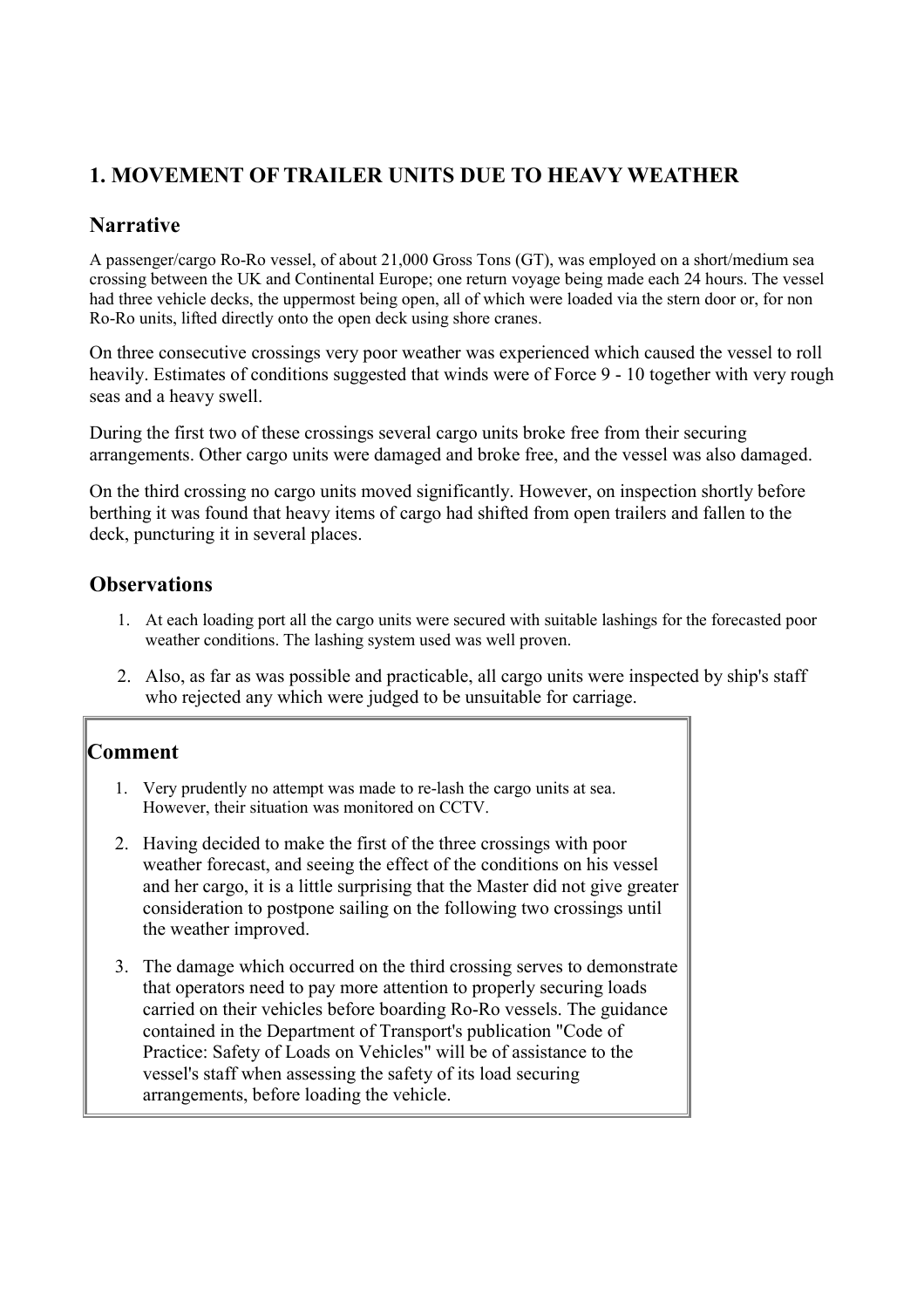## <span id="page-4-0"></span>**2. ENGINE-ROOM FIRE WHILST ALONGSIDE**

#### **Narrative**

This 9000 GT cable layer was alongside for maintenance and repair, with the crew assisting as required. Work started as usual and continued through the morning apart from a brief interruption when the fire alarm sounded. This alarm was caused by welding fumes in the engineers workshop. To prevent further alarms, this zone was isolated until the working day ended. At 1700 work finished for the day, all fire detector zones were activated and hourly fire patrols started.

At 2135, the fire alarm sounded indicating a fire in the engine-room. The local fire brigade were called and the ship's crew mustered on the cable deck. Shortly afterwards blackout occurred whilst the engine fire party were donning breathing apparatus. The engine space was closed down, all emergency stops operated and non essential crew sent ashore. The fire brigade arrived, were briefed on the situation, and a fire party entered the engine space at the lower level. A number of small fires were dealt with but intense heat was found in the engine control room area and the party withdrew. It was decided that CO2 total flooding of the engine space would be carried out, this being activated by the Chief and Second Engineers at 2238. Two pulls were necessary before the sound of escaping gas was heard and both men left the vessel.

From 2300, regular checks were made for local hot spots until 0500 the next day, when the engineroom was entered. The fire brigade found and put out a fire inthe main propulsion switchboard and subsequently vented the engine space. The engine-room was available for inspection at 0545. The seat of the fire was found by the starboard auxiliary generator with heavy fire damage extending upwards into the engine control room. An inspection of the  $CO<sub>2</sub>$  room confirmed that the bottles had not been discharged due to a fault in the cable operating mechanism. By 1500 the fire was declared out and the vessel safe.

- 1. The impingement of a spray of warm lub oil onto the hot exhaust of the starboard auxiliary generator, caused the generation of a vapour cloud and subsequent ignition. Flame and soot markings on the side of the generator, showed the source of that lub oil spray as being due to the loss of a venting valve fitted on the generator Duplex lub oil filter. The original vent cock had been replaced by a non standard valve at some time. The thread on the valve connection to the filter block was worn and with fluctuating oil pressures; it eventually worked loose.
- 2. The fire spread from the top of the generator to the main power cables carried on deck head cable trays. The fire burnt along the cable insulation, helped by oil impregnated dust and dirt, eventually travelling up into the underside of the switch gear in the control room above via unsealed cable entries - no cable transits being fitted due to the date of construction. The steel casing of the switch gear cabinet contained the fire although the considerable heat generated caused heat distortion and paint blistering at deck head level.
- 3. Despite having been inspected and serviced some four months earlier by the manufacturers agents, the  $CO<sub>2</sub>$  system failed due to the disintegration of the bulldog locking mechanism fitted to the operating pull wire. Subsequent examination showed that only one of the pilot cylinders had discharged, the second pilot bottle remained intact. The first stage alarm, indicating either a gas leak or that the main system was about to be operated, had tripped. The second pilot valve seal disc was found intact with no evidence of any attempted rupture. This suggests that the operating pull wire was not secure in the clamping pin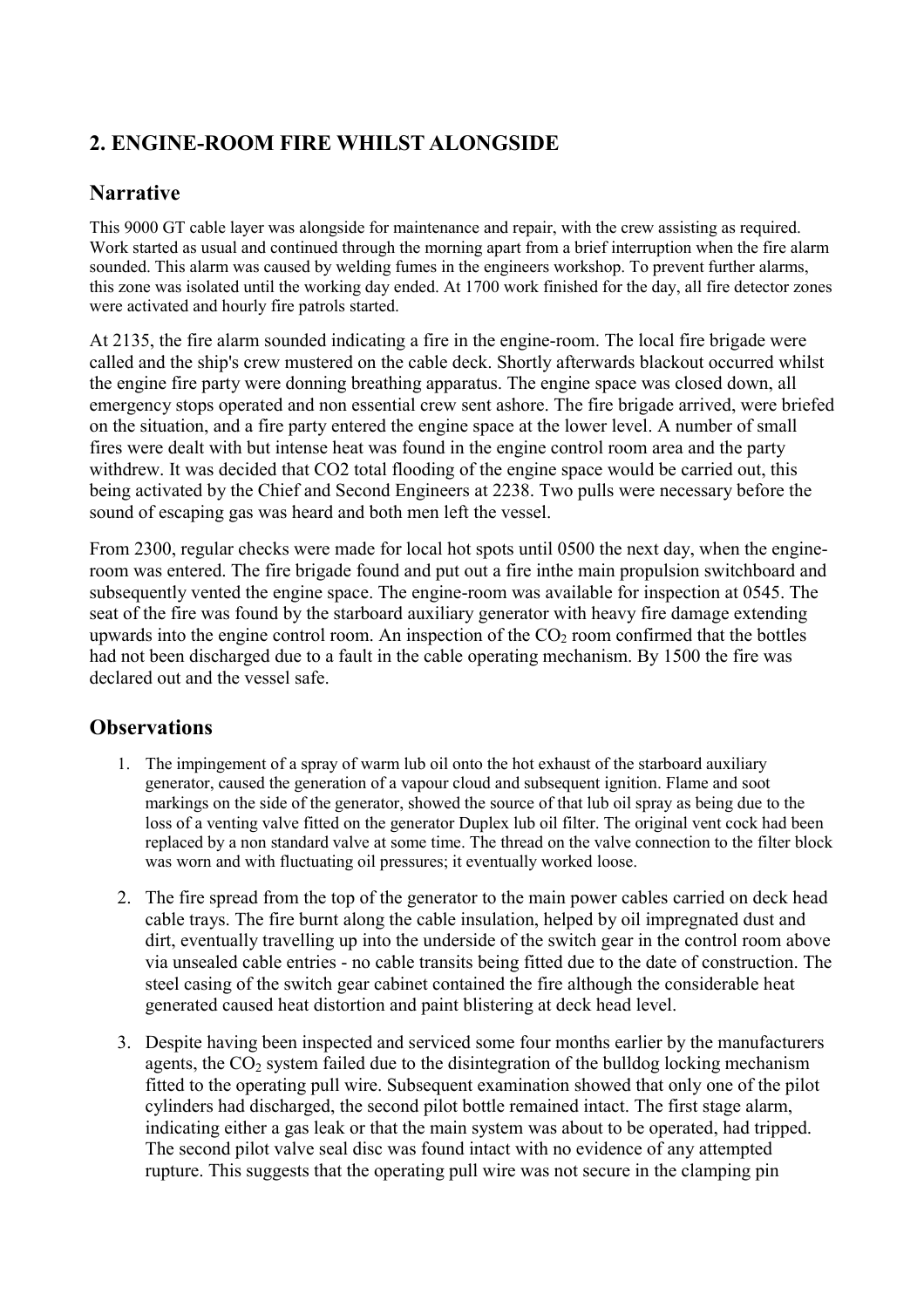<span id="page-5-0"></span>allowing the wire to move within the pin without operating the arm. Dismantling of the safety valve showed that although the operating arm had moved towards the maximum piercing position, causing an indentation in the disc, no rupture had taken place.

4. The  $CO<sub>2</sub>$  room adjacent to the operating station was kept locked, with the two emergency keys being kept in the engine control room and bridge respectively.

- 1. This incident illustrates the importance of structural fire protection and the maintenance of both fire integrity and insulation standards of bulkheads. Current regulations require the installation of approved cable transits for cable penetration of Class "A" and "B" bulkheads. The fitting of approved cable transits would have significantly restricted the spread of fire and the extent of the damage sustained.
- 2. The failure of the  $CO<sub>2</sub>$  system in itself was due to poor maintenance procedures by the contractor. It does show however the continual need to supervise and monitor contractors, particularly in respect of safety equipment maintenance carried out aboard the vessel.
- 3. The presence of a local emergency key to the  $CO<sub>2</sub>$  room would have allowed a visual check to be carried out on the operating mechanism when difficulties were experienced on the initial pull.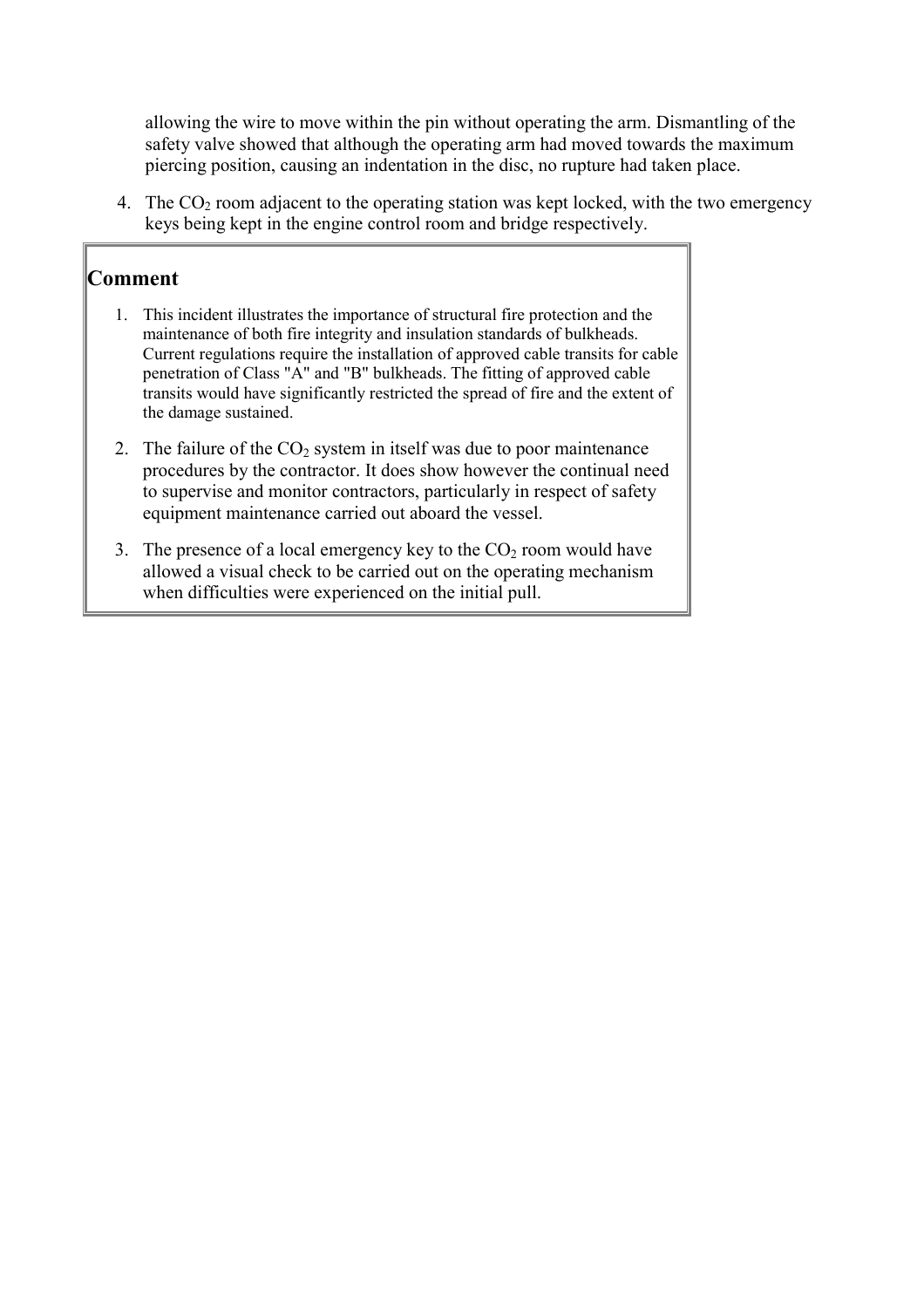## <span id="page-6-0"></span>**3. INCORRECT INSTALLATION OF LIFEBOAT DAVIT WINCH MOTOR**

#### **Narrative**

A davit winch motor burnt out during the recovery of a lifeboat on a 37,583 GT ferry when she was alongside in port. Although a spare motor was fitted just before the vessel sailed, it was considered impracticable to test the motor at sea with the lifeboat stowed.

Three days later arrangements were made to test the motor when the vessel had returned to her home port.

The lifeboat was lowered approximately one metre from its stowed position and the motor was tested by the raise control button. The winch drum failed to move and a clunking/clicking noise was heard to come from the winch housing. The raise button was depressed a further two or three times with the same result.

The Electrical Officer was called and the raise button was again depressed. This time the winch started to lower the lifeboat and continued to do so, even after the power supply to the motor was isolated. The lifeboat eventually landed on the quay and was damaged. There were no injuries.

#### **Observations**

The power supply to the replacement motor had been incorrectly connected and caused the motor to rotate in the reverse direction.

- 1. The reverse direction of the motor damaged the locking pawls of the sprag clutch and rendered them ineffective.
- 2. No information was available on board regarding the required procedure for changing a lifeboat winch motor and staff were not conversant with the principles of operation of the drive/clutch/brake arrangement.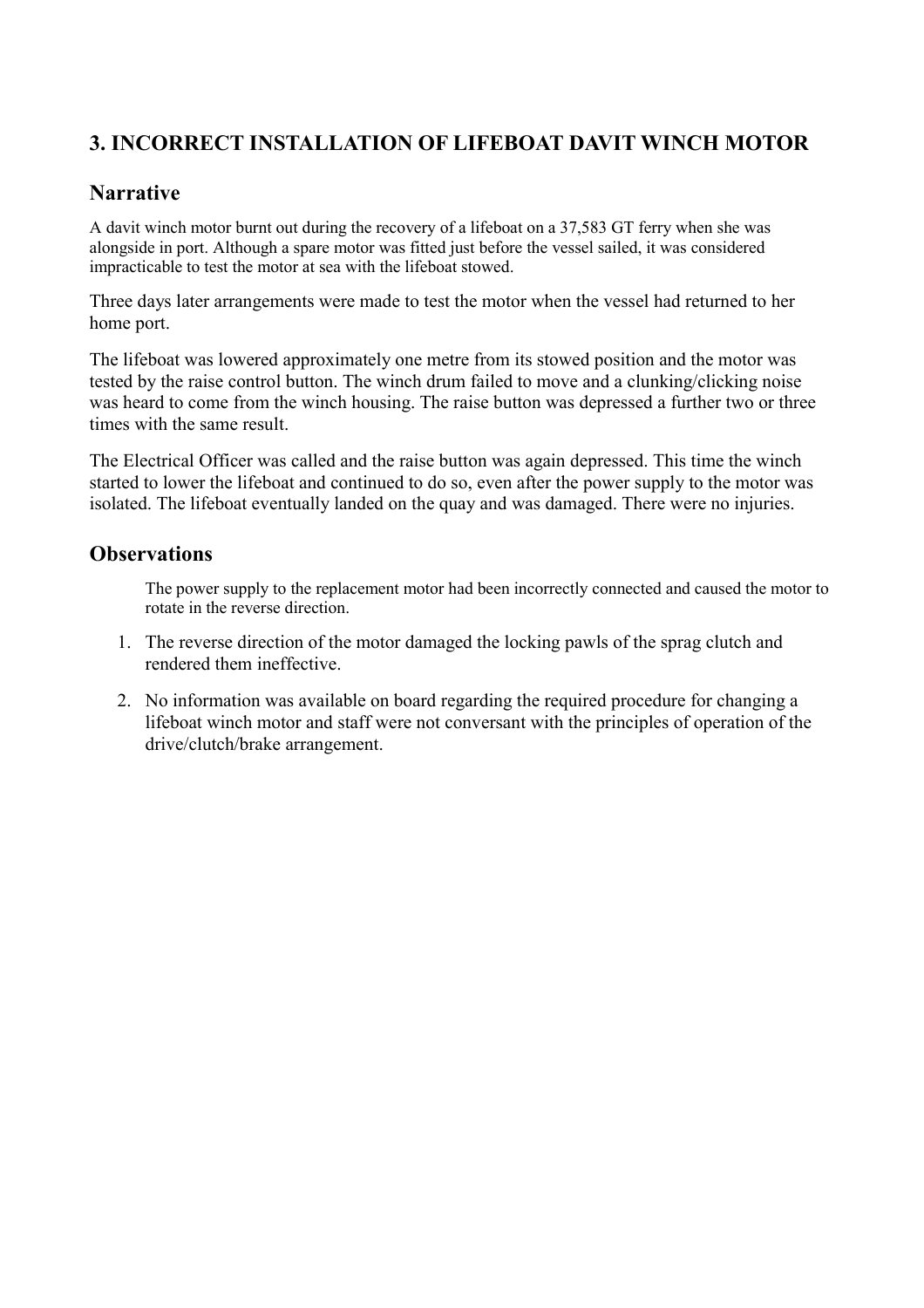- <span id="page-7-0"></span>1. Immediately after the accident, the vessel's managers implemented the following procedures for changing lifeboat winch motors, which should prevent similar accidents occurring.
	- 1. The winch motor direction of rotation should be established and a suitable mark made on the gearbox casing adjacent to the motor.
	- 2. Before replacing the winch motor, the lifeboat should be securely stowed with the davit arms retained by the harbour pins.
	- 3. After fitting the motor, the correct electrical connections should be made. The lifeboat should then be lowered from its fully stowed position in order to enable a full function test to be undertaken. Suitable arrangements should be made to ensure that the quay area below the lifeboat is kept clear of personnel.
	- 4. Precise instructions should be given to ensure that all persons involved are fully aware of the schedule and requirements of the test. Appropriate information should be made available on board with regard to the operation and maintenance of lifeboat launching and recovery equipment.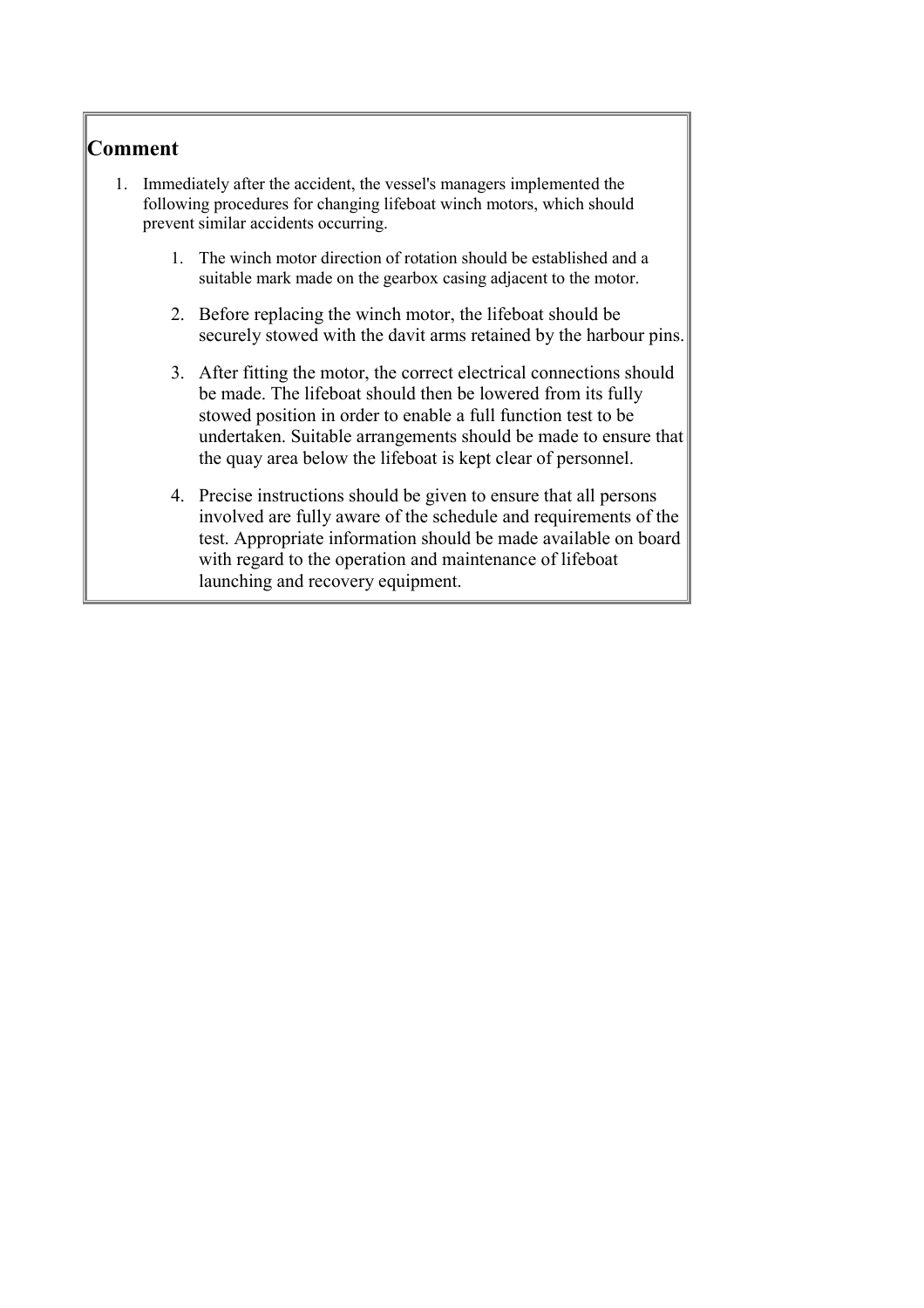## <span id="page-8-0"></span>**4. NO LOOKOUT ON EITHER VESSEL**

### **Narrative**

A general cargo vessel of 1200 GT was on passage at night in the English Channel and correctly exhibiting the navigation lights for a power-driven vessel underway. The Master was the sole watch keeper. The vessel was being steered by auto-pilot on a heading of 279°(T) and an operational radar was set on the 6-mile range scale.

A 12-metre twin-hulled trawler had just hauled her net and was proceeding a head at reduced speed with the net trailing astern and clear of the twin propellers. She was showing the navigation lights for a vessel engaged in trawling and making way through the water. An operational radar was set on the 3-mile range scale and the vessel was being steered by autopilot on a heading of approximately065º(T). The Skipper was the only person on board.

Both vessels had their VHF radios switched on to Channel 16. The wind was westerly Force 2, with a slight sea and excellent visibility.

The Master of the cargo vessel observed what he considered to be the stern light of a vessel about 15º on the port bow, on a similar heading to his own. He decided that his vessel would overtake the other at a safe distance. He then went to the chart room in order to familiarise himself with the arrival procedures for his next intended port of call.

Meanwhile, the trawler Skipper had been checking the engine spaces and had found some water in the starboard compartment. He started the bilge pump and remained in the starboard engine space in order to check the machinery, grease the stern tube and tighten the stern gland.

After about five minutes, the Master of the cargo vessel returned to the wheelhouse from the chart room and saw a green light at close range fine on the port bow. He immediately turned the autopilot setting to starboard but the vessels collided.

The trawler passed the cargo vessel's port bridge wing about two metres off heading at right angles to the cargo vessel.

The trawler Skipper, having felt the impact, returned to the wheelhouse and immediately pulled the engine control levers to astern before he realised that the nets would become fouled as a result.

Although both vessels were damaged, there was no ingress of water. The trawler Skipper called HM Coastguard and reported the incident, but the cargo vessel continued her passage until HM Coastguard, calling on VHF Channel 16, managed to get her Master to respond and identify his vessel.

The trawler was subsequently towed into port by an RNLI lifeboat.

- 1. The Master of the cargo vessel failed to assess whether a risk of collision with the trawler existed and failed to keep a proper lookout.
- 2. The trawler Skipper, who was the only person on board, failed to keep any lookout because he was in the engine-room.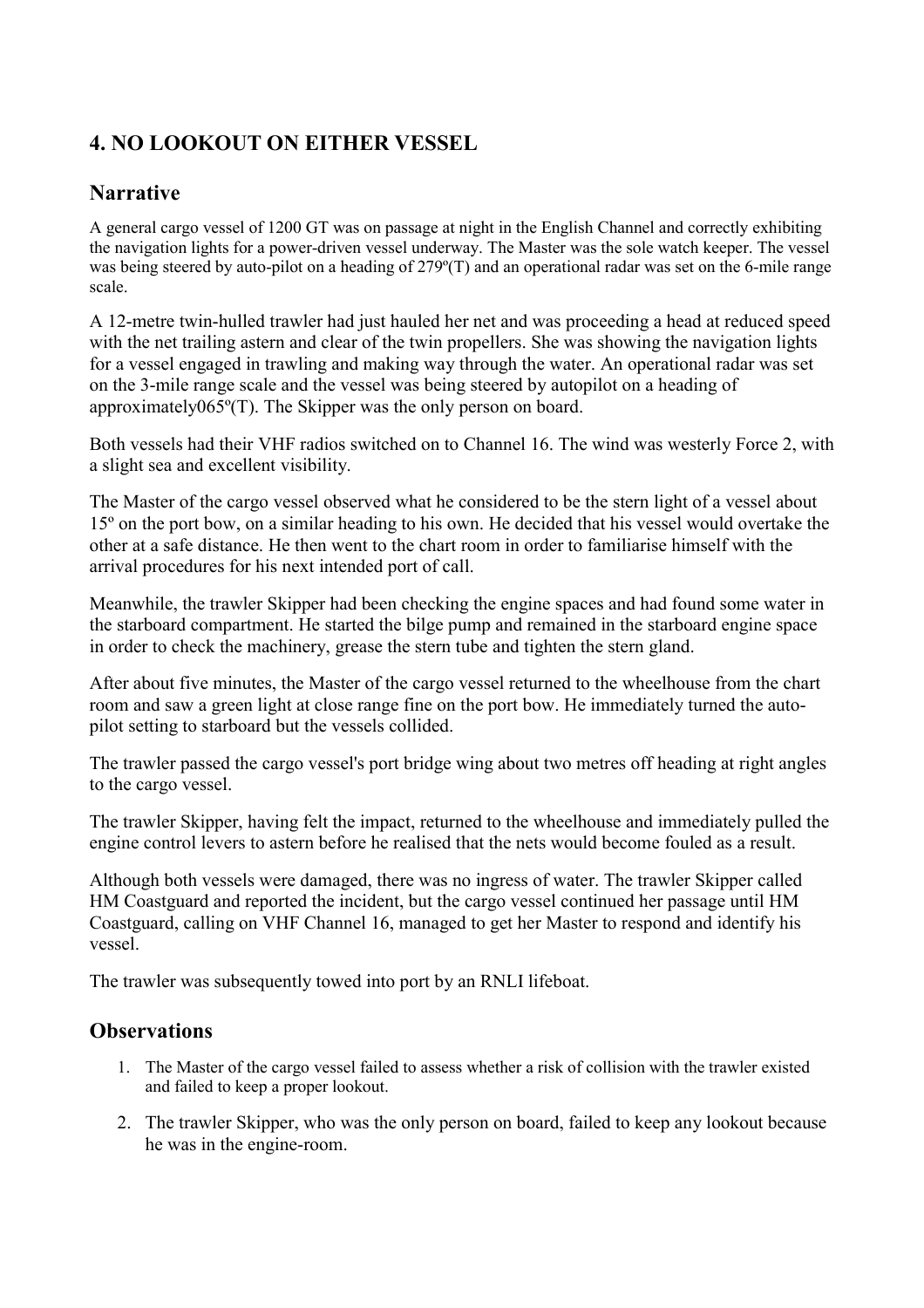- <span id="page-9-0"></span>3. Insufficient use was made of the radar on both vessels for the purpose of identifying the possibility of a risk of collision.
- 4. The extent of damage to both vessels was substantial.

- 1. Following the collision, the Master of the cargo vessel made no attempt to stop or to communicate with the trawler as obliged to by Article 8 of The Collisions Convention 1910. Similar obligations, prescribed in Section 92 of the Merchant Shipping Act 1995, apply to UK vessels and other vessels in UK waters.
- 2. The trawler Skipper had been fishing at sea and had had no sleep for nearly 24 hours. It is possible that fatigue could have been a contributory factor in his not maintaining a lookout.
- 3. The absence of a crewman cannot excuse a Skipper, who chooses to operate his vessel alone, from the consequences of self-imposed fatigue, or the failure to maintain a lookout.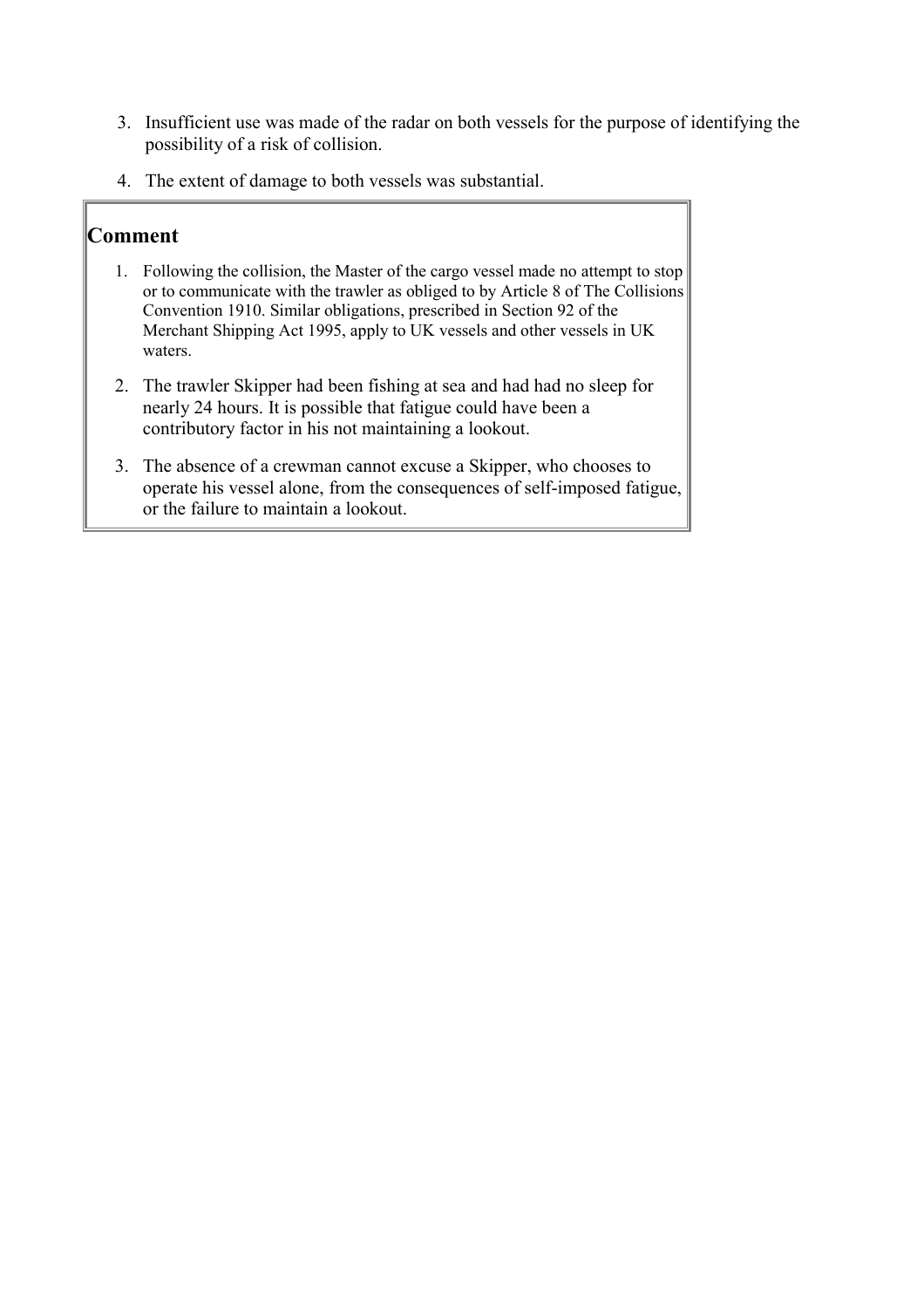## <span id="page-10-0"></span>**5. COLLISION WITH DISCHARGING CHEMICAL TANKER**

## **Narrative**

A 22,400 GT bulk carrier carrying a mixed cargo of 33,000 tonnes of grain and animal feeds was under port pilotage to her discharging berth with one tug made fast aft and two others in attendance. The weather conditions were good and, as the bulk carrier had a bow thruster and good manoeuvrability, the Master and Pilot had agreed that it was not necessary to make a tug fast forward to assist with a planned turn to starboard. The size of the bulk carrier and the usual preferred turn position meant that her bow would swing close to a chemical tanker which was moored at a berth adjacent to the turning basin. Partly because the forward tug had not been connected the Pilot chose to keep power and headway on to help with the turn. The vessel was turning to starboard and still making headway when the bulbous bow came into contact with the side of the chemical tanker, which was discharging a cargo of 4291 tonnes of sulphuric acid.

Although the chemical tanker was holed below the waterline which caused her to list rapidly to about 35º there were no injuries and there was no pollution as a result of the accident.

#### **Observations**

- 1. The port and its turning area had been laid out in times when vessels were smaller and the proximity of berths, now used for chemical and gas carriers, was not considered to present an undue hazard.
- 2. It had become common practice for large bulk carriers to swing on the edge of the designated turning basin and close to the chemical berths in order to better facilitate manoeuvring alongside the grain berths.
- 3. The Pilot misjudged the amount of headway. The misjudgment was not noticed by the Master who was monitoring the pilotage on the bridge. Both the Pilot and the Master thought that the situation was under control until the last moment and, despite full astern power being applied, they were unable to avoid the collision. The Chief Officer on the forecastle had warned the Bridge about the decreasing clearance from the other vessel.
- 4. Serious pollution and/or loss of life was only narrowly averted. One of the tanker's wing ballast tanks and the ballast pump room was holed and the bulkhead of one of the full cargo centre tanks was distorted. The cargo containment was not affected.

- 1. The manoeuvring of large vessels intentionally close to moored tankers or gas carriers should be avoided if practicable to do so. The Harbour Master of the port where this accident occurred has now instigated a 150 metres safety zone around all moored chemical tankers adjacent to the turning area.
- 2. It should be recognised that tugs which are already made fast can quickly provide assistance in emergency situations. In deciding on the number of tugs to make fast Masters and Pilots should consider all possible contingencies.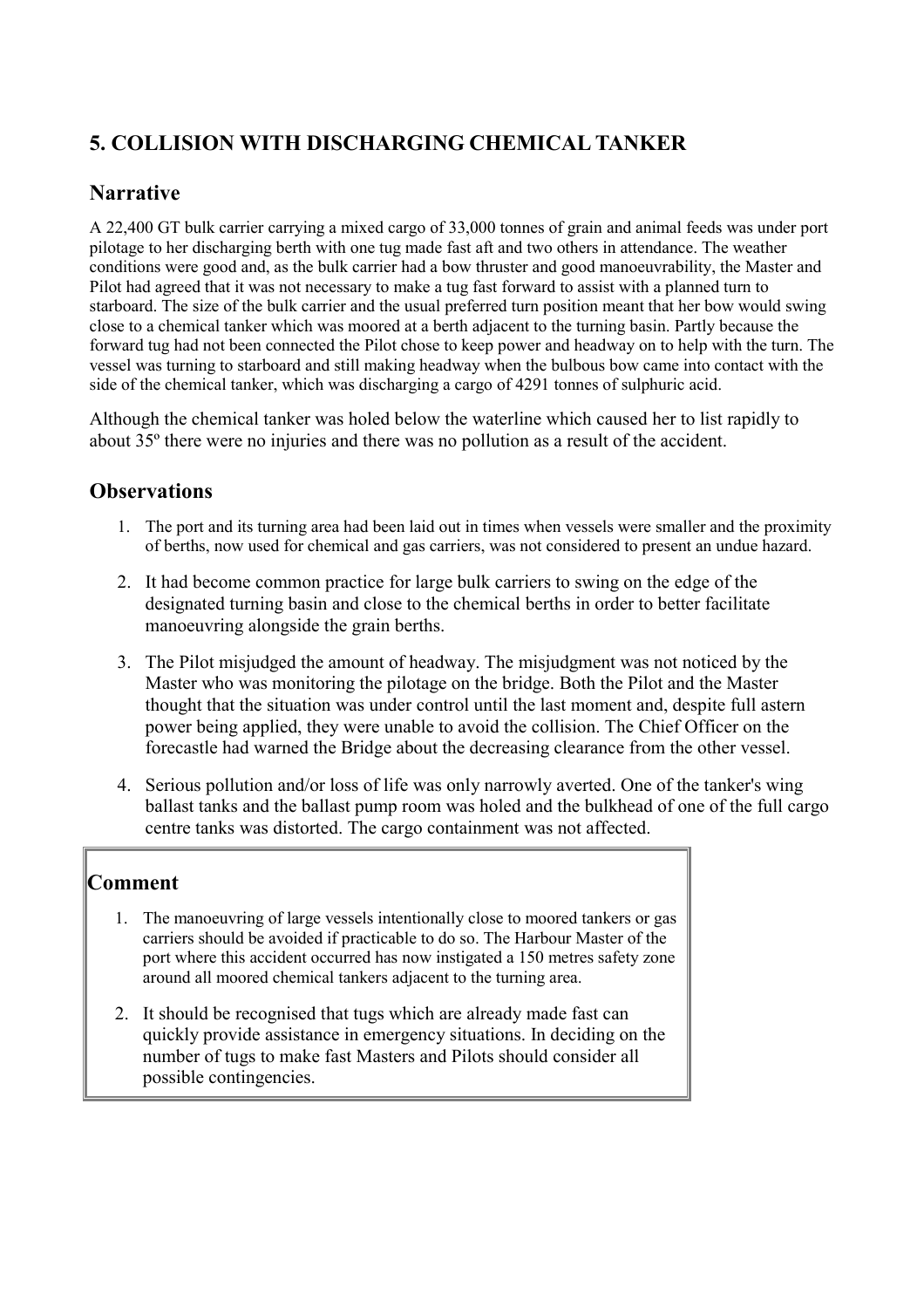## <span id="page-11-0"></span>**6. SNAGGING LEADS TO LOSS OF FISHING VESSEL AND SKIPPER**

#### **Narrative**

A 24.35 metre long fishing vessel, with a crew of six, snagged her fishing gear on an underwater obstruction whilst bottom trawling. The snagging caused her to heel heavily to port and to take on water. After sending a distress signal by M Fradio, two inflatable liferafts were launched. The flooding continued and the vessel sank in a position more than 60 miles from the nearest land.

Five of the crew were rescued by another fishing vessel, which had seen the distress flares fired from the liferafts. Unfortunately, the Skipper had been unable to board a liferaft and was lost. None of the crew had been wearing life-jackets.

The immediate cause of the accident was an uncontrolled ingress of sea water into the vessel. Subsequently the main onboard electrical system failed which prevented release of the hydraulically operated brakes on the trawl winches and release of the tension in the snagged towing hawsers.

#### **Observations**

- 1. The crew had been unaware that there were any problems in releasing the winch brakes when there was no hydraulic power.
- 2. No Urgency (PAN PAN) message was broadcast, nor was the two-tone distress alarm activated during the early stages of the incident. By the time the MAYDAY was broadcast, the vessel had heeled to a large angle which decreased the height of the antenna and consequently considerably reduced the signal strength. Because of this, Coastguard stations did not hear the vessel's original distress call. However, the MAYDAY was heard briefly and faintly on board an oil rig in the area, and the Radio Officer on board managed to contact a local Coastguard station where the radio recording tapes were played back to enable the weak distress message to be listened to carefully, and then for the vessel's position to be relayed by radio.

- 1. **Merchant Shipping Notice No M.1657, "Hazards Associated with Trawling and the use of Lifting Equipment"**, amongst other valuable advice, points out that means should be available of releasing snagged gear in an emergency.
- 2. When an emergency occurs, it is vital that an early urgency and/or distress call is made in accordance with **Merchant Shipping Notices No's M.1646 "Radiotelephone Distress Procedure"** and **M.1632 "Proper Use of VHF Channels at Sea"**, and that the two-tone alarm is also activated.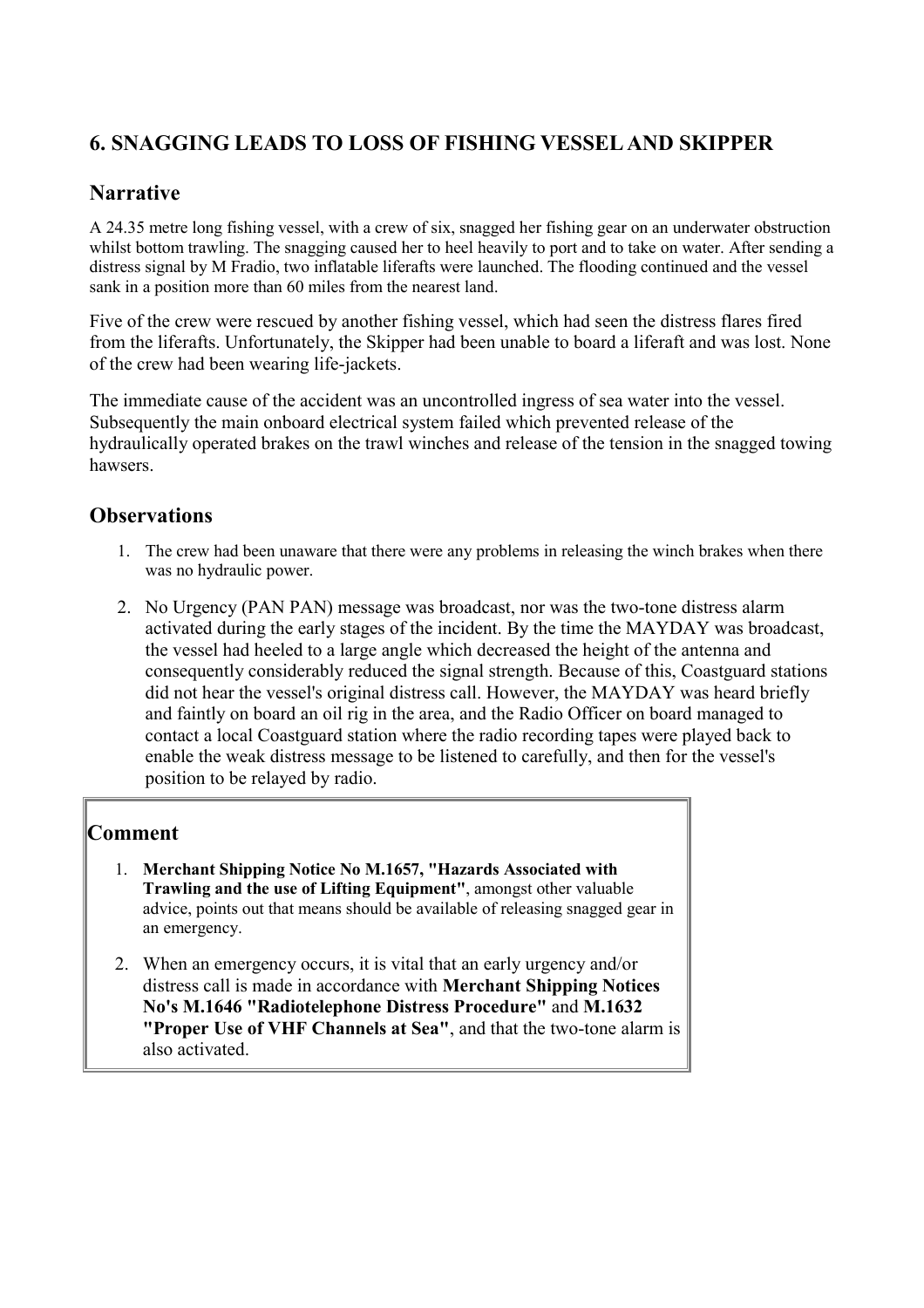## <span id="page-12-0"></span>**7. FISHING VESSEL SINKS WITH LOSS OF TWO LIVES**

### **Narrative**

A 15 year old vessel equipped for single beam trawling, 7.74 metres long and of all steel construction, with a wheelhouse forward was partially decked aft over two compartments which were separated by a transverse bulkhead. Three hatches in the aft deck, fitted with hinged and gasketted covers gave access to these underdeck compartments. These compartments drained forward, into the open engine space, by way of small limber holes. The vessel's three bilge pumps were able to pump from the engine space only.

The owner, who had just bought the vessel, completed a large amount of work on her but, before he was able to employ her in any fishing activity, he chartered her out for duties as a work boat. The vessel's fishing gear, including her winch, was removed. All of the work on this charter was in river or estuary waters and was performed without incident; the vessel did not go to sea.

On completion of the charter the vessel was re-equipped with fishing gear as a single beamer. Over a period of several months approximately ten to twelve fishing trips were undertaken with a local man, who was not the owner, acting as Skipper. Commercially these trips were not very successful.

Another local man was then given the opportunity of taking over the vessel with a view to improving the size of her catches.

On the vessel's first trip with the new man in charge and another acting as crewman, three extra persons were also invited along for a morning's angling; thus making a total of five people on board. About an hour after leaving harbour on a bright warm summer's morning in calm sea conditions, the handling of the vessel became sluggish. A brief investigation quickly established that the stern compartments of the vessel were flooded. The vessel was then steered towards the shore with a view to beaching her.

However, shortly after making the turn and when about a mile from the shore, the vessel rolled heavily and sank rapidly by the stern, throwing all on board in to the sea. An effort by one of the men to broadcast a MAYDAY message was abruptly interrupted after only two or three words had been spoken. One lifebuoy from the vessel floated to the surface. All five men arranged themselves around this lifebuoy and began to swim for the shore. They continued swimming for about two hours until they were about 200 metres from the shore. At this point one of the men died and another slipped away from the group around the lifebuoy; his body was recovered later. The remaining threemen, although exhausted, scrambled ashore and raised the alarm.

- 1. During the period following her purchase the owner had increased the vessel's displacement by fitting a heavier fishing beam, an additional gantry, a heavier winch and a large area of doubling plates on the bottom of the hull.
- 2. Shortly after the vessel sank she was filmed underwater, then raised and towed into port. Tests were performed which demonstrated that the vessel's freeboard was very limited. It was concluded that lack of sufficient freeboard allowed water to pass onto the deck and then into the hull by way of the hatches which had not been secured closed.
- 3. The inspection also showed that the VHF radio was unlikely to have been in working order at the time of the sinking due to a defective aerial connection. This may explain why no MAYDAY was received by Coastguard or any other station.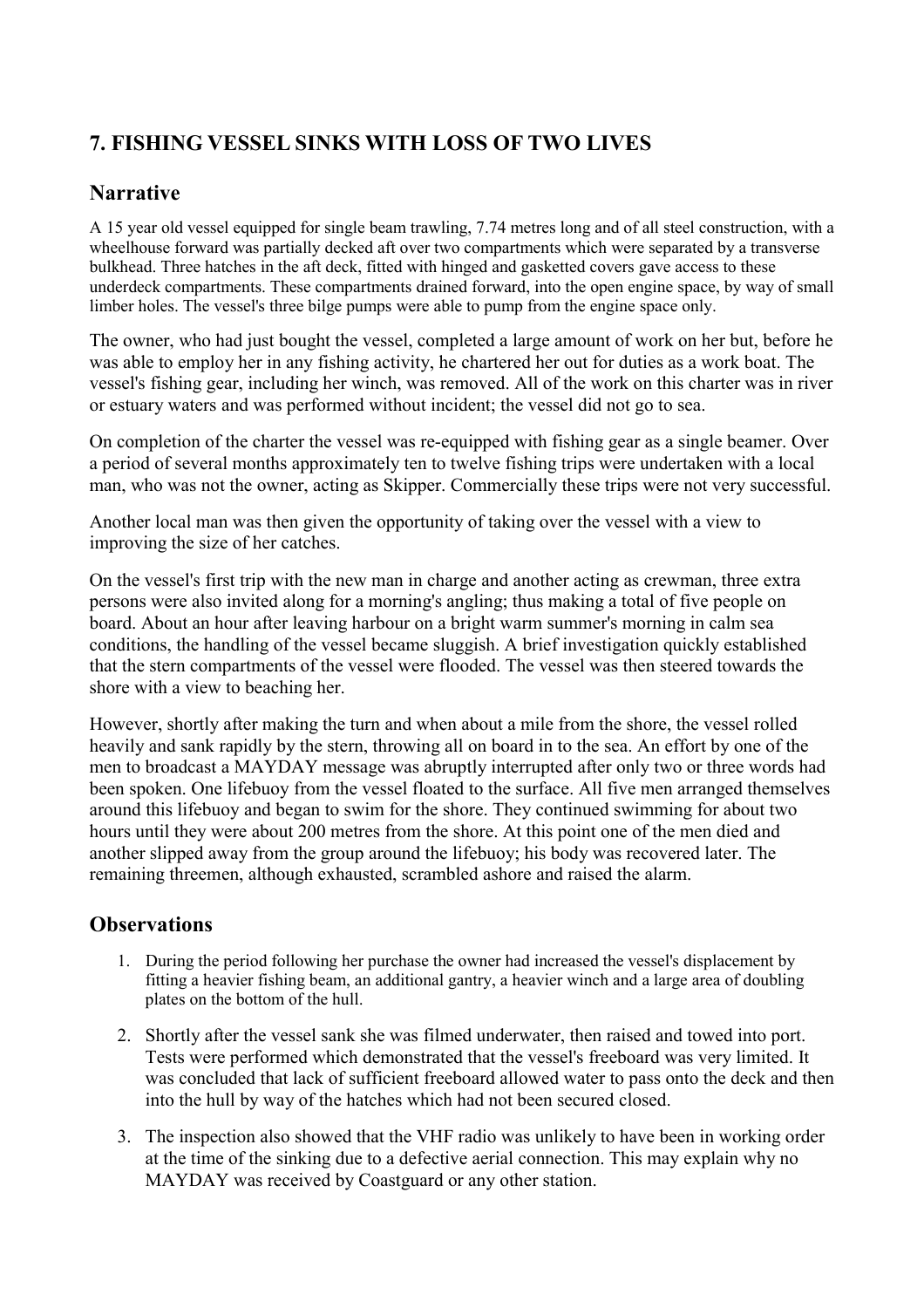- <span id="page-13-0"></span>4. When the vessel had left harbour no traffic had been heard on the VHF radio yet no attempt was made to check if the set was functioning correctly; the speaker crackle heard when the set was switched on was interpreted as an indication that the set was operational.
- 5. Being less than 12 metres in length this fishing vessel was not, at the time of the accident, required by regulation to carry an inflatable liferaft. However, life-jackets for all on board and at least two lifebuoys were required. Although one lifebuoy was used by the survivors no other lifebuoy or life-jackets were found when the vessel was recovered.

- 1. **Merchant Shipping Notice No M.1467** contains a recommendation that fishing vessels of less than 12 metres in length should carry a liferaft equipped with a hydrostatic release unit. Although operating the vessel close to shore, where many consider a liferaft to be either of little value or an expensive luxury, there can be little doubt that the availability of a properly inflated liferaft would have been of great assistance to these five men; and may have saved the lives of two.
- 2. The lack of weather-tight hatch covers is a feature commonly encountered on small fishing vessels. This vessel had been equipped with hatch covers which could be closed and secured weather-tight. It is unfortunate that these were not secured closed for this particular voyage.
- 3. The particular shortcoming of this vessel, which probably contributed most to its flooding and subsequent foundering, was her lack of sufficient freeboard. **Merchant Shipping Notice No M.975**, deals with the subject of freeboard on fishing vessels over 12 metres in length. Although not a requirement for smaller fishing vessels, the contents of this M Notice are an important guide to the significance of freeboard as a safety factor on any vessel. Most vessels experience an increase in their displacement during their lives due to modifications to the structure and extra equipment carried. This has a corresponding effect on draught and freeboard. An accurate periodic check on draught, in an easily reproducible condition of loading, is a sensible precaution.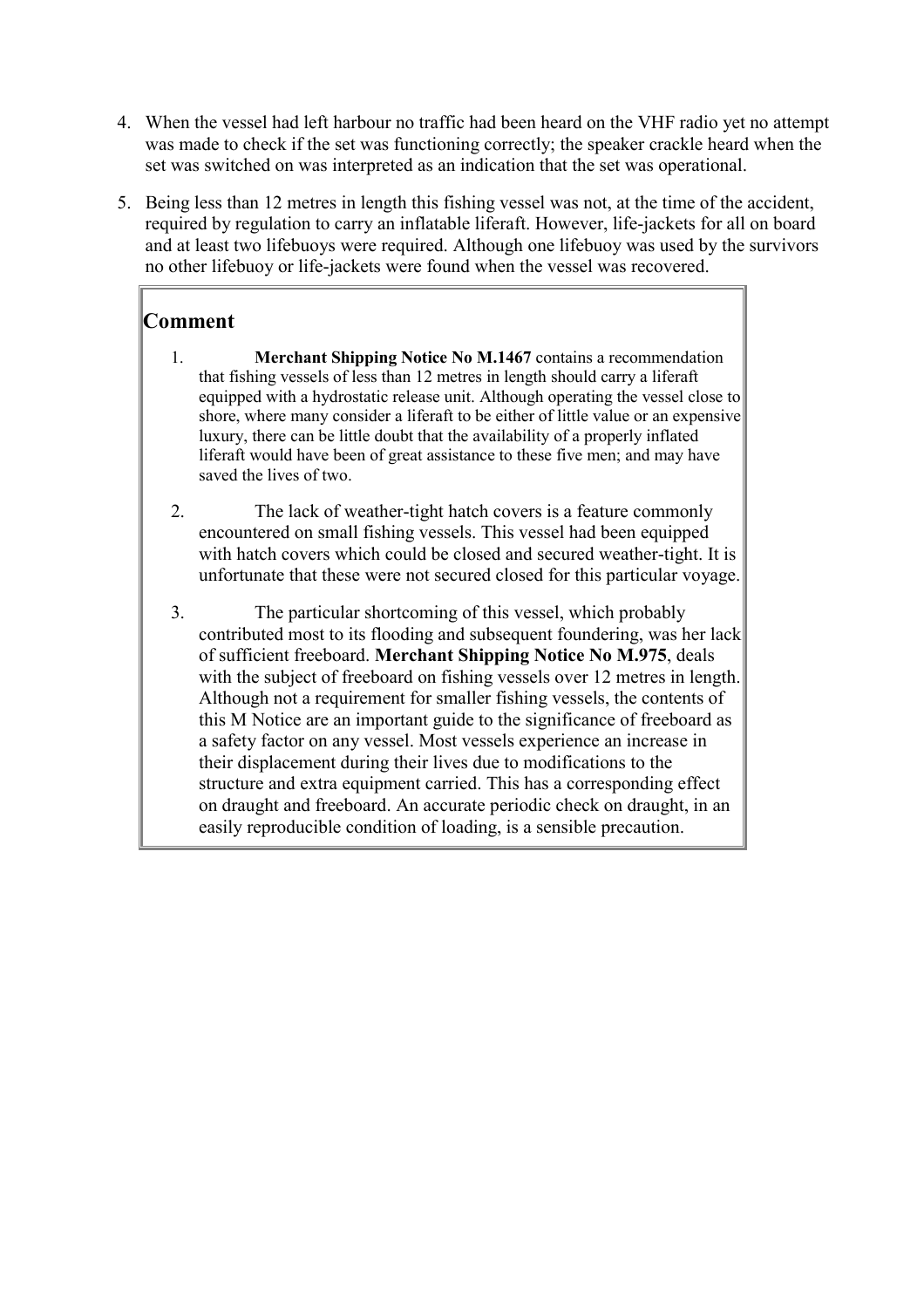## <span id="page-14-0"></span>**8. FISHING VESSEL SINKS AT ANCHOR**

#### **Narrative**

A 25 year old, 30.21 metre, steel built, shelter-decked purse seiner took shelter from bad weather in a west coast harbour. She was re-fuelled and took on freshwater. The crew left the vessel unmanned at a safe anchorage within the harbour. In compliance with the Harbour Master's standing instructions and in order to reduce windage the vessel was ballasted down by filling her refrigerated salt water tanks. Three days later the Coastguard were tasked to investigate an EPIRB alert within the harbour. It was found that the vessel had sunk at her anchorage.

#### **Observations**

- 1. The foundering was caused by back flooding through a drain well on the working deck inside the shelter.
- 2. The back flooding was due to two factors being present at the same time:
	- o the working deck in the vicinity of the deck drain well was below the water line; and
	- o the failure of the non-return valve in between the drain opening and the overboard discharge.
- 3. All interior doors and hatches had been left open to allow air to circulate; consequently the flooding of the vessel was unrestricted.
- 4. The crew had taken the precaution of closing all the side valves before leaving the vessel. However, they were unaware that the deck drain well discharged directly overboard and as a result this was left open.

- 1. The extreme ballasted draught of the vessel was in excess of the deepest approved draught for the vessel. Under no normal operational circumstances should this have been allowed to occur.
- 2. It is essential that the Skipper and crew are familiar with the disposition of all ship side valves, and that all non-return valves are maintained in good condition. **Merchant Shipping Notice No M.1327 "Losses of Fishing Vessels Through Flooding"** is informative in this respect.
- 3. Successive surveys of the vessel had failed to identify that the drain wells discharged directly overboard. Surveyors should examine carefully the drainage arrangements from working decks within a watertight shelter, particularly in the case where a vessel was not originally built with one.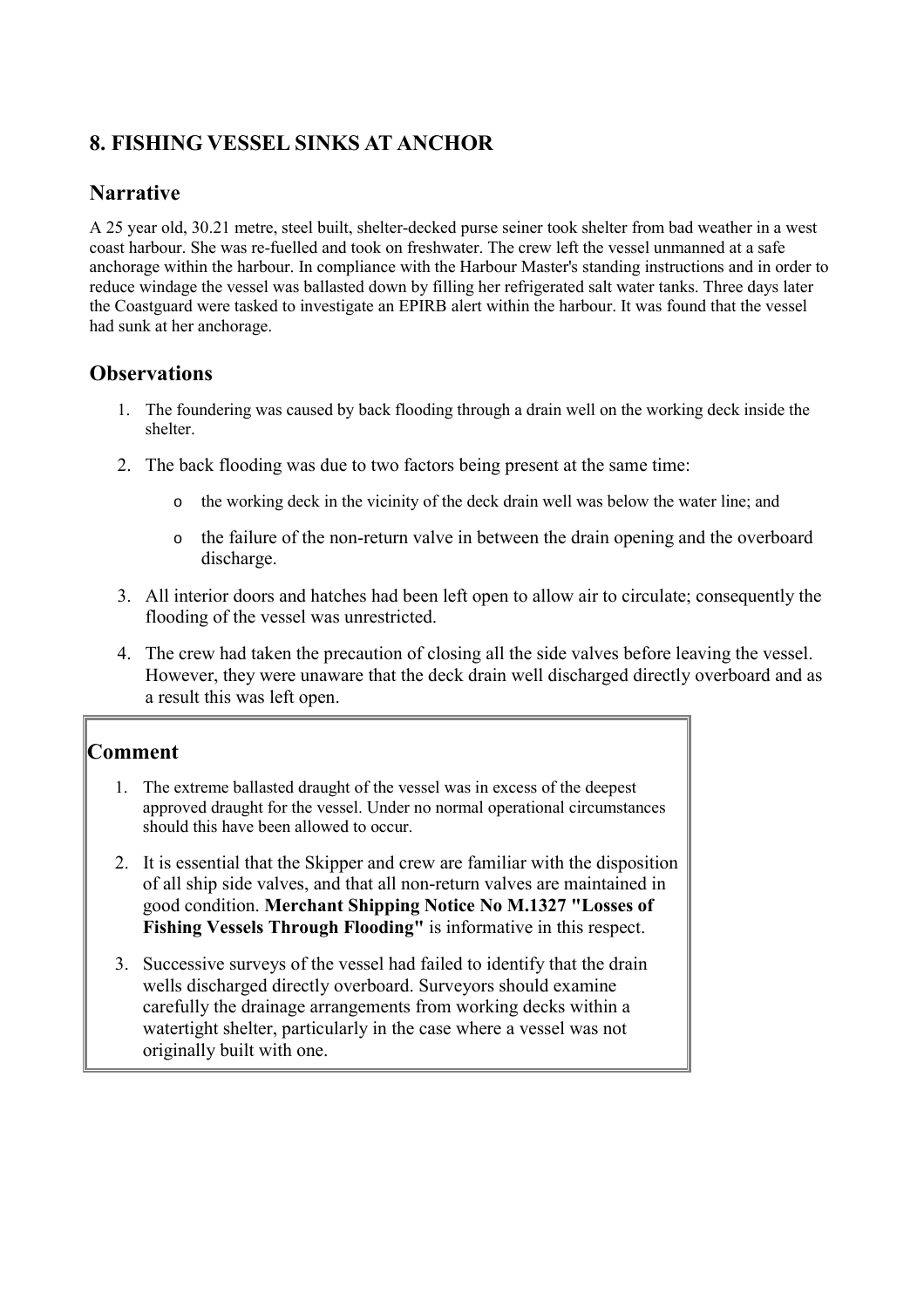## <span id="page-15-0"></span>**9. BILGE PUMPING FAILURE CAUSES LOSS OF FISHING VESSEL**

#### **Narrative**

A 20 year old stern trawler, of wooden construction and 21.32 metres length, was operated by a crew of four. The vessel left her home port and spent a few days fishing before making for another port in order to repair the auxiliary engine's general service (GS) pump. The vessel returned to sea the same day without completing the pump repair because no spare parts were available.

After further fishing and an extended period mending nets, the Skipper attempted to turn the vessel. He experienced difficulty due to the loss of power assistance to the steering gear. Having completed the turn, using hand steering, the Skipper inspected the engine-room where he found water had reached the level of the floor plates. This water was being thrown over electrical equipment by the main engine's power take off belts. The Skipper stopped the main engine because he was concerned about damage being caused to the electrical equipment.

The Coastguard was contacted and a portable pump was airlifted by helicopter to the vessel. Use of this pump did not significantly reduce the level of water in the engine-room, and a second pump was requested. However, deteriorating weather conditions prevented this pump from being lowered to the vessel. It was then discovered the fish hold was also flooding.

Despite being towed for several hours by another fishing vessel in an attempt to reach a port of refuge, the crew had to abandon ship and were winched off by helicopter shortly before the vessel sank.

#### **Observations**

- 1. This vessel was equipped with two ejector type bilge pumping systems; one supplied by the main engine's GS pump the other by the auxiliary engine's GS pump. With the auxiliary engine's GS pump out of service the vessel was left with no bilge pumping capacity once the main engine had been stopped shortly after the flooding was discovered.
- 2. The flooding was noticed only when another powered system on the vessel failed; the steering gear. The high level bilge alarm did not function and the engine-room had not been inspected or visited for some eight hours before the flooding was found.
- 3. Largely due to the difficulty of access and inspection because of the high water level in the engine-room at the time the flooding was discovered, investigation was difficult and no certain cause of the flooding could be found.

## **Comment**

One very important safety device on a fishing vessel is the high level bilgealarm. Without testing this alarm on a regular basis it is impossible to ensure that it will function correctly in an emergency. To leave an engine-room completely unchecked for a period of eight hours, with machinery running and while the vessel is at sea, is poor operational practice which has the potential to cause serious problems, as this incident demonstrates.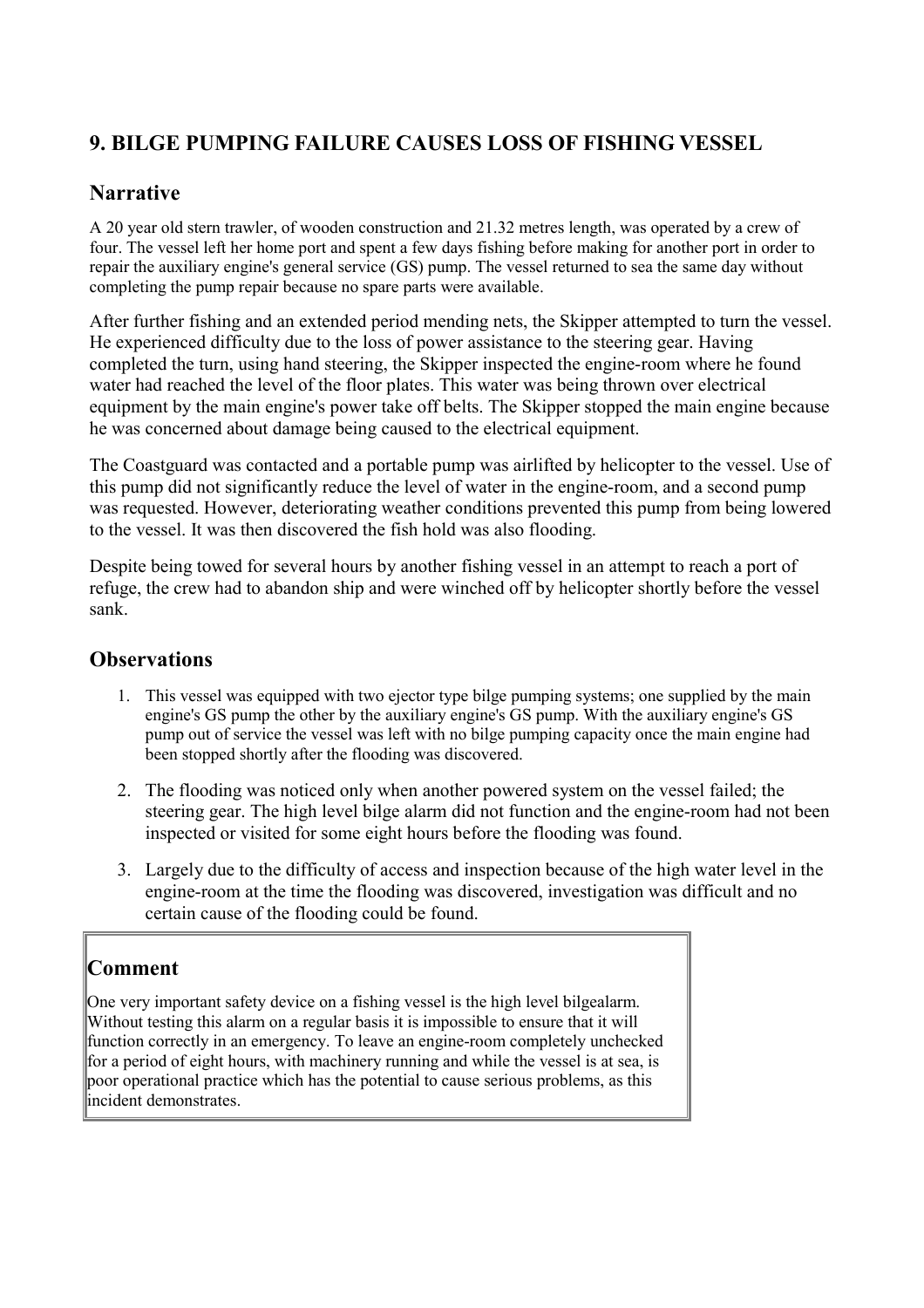## <span id="page-16-0"></span>**10. CRUSH INJURY TO FISHERMAN WHILST OPERATING WINCH**

#### **Narrative**

A fishing vessel had been on the slip for repairs during which time various items of fishing gear had been stowed in the fish hold for security reasons. Once repairs were completed the vessel re-entered the water and prepared to go to sea. In order to lift the fishing equipment back on deck a single rope runner was used with turns on a continuously rotating winch drum. The operator set the winch to run at slow speed and added or removed rope turns on the drum as required. The winch controls were sited in the wheelhouse with an emergency stop adjacent to the winch.

One of the crew was in the fish hold attaching equipment to the runner hook whilst another crewman was on deck controlling the rope turns on the winch drum. A coil of rope had just been hooked up and the crewman on deck had added a couple of turns of rope to the winch drum to start hoisting. As the crewman was applying the rope turns, his jacket was caught between the rope and the drum. Although he tried to pull it free, it remained trapped and he was dragged onto the winch. Such was the speed and position in which he found himself, he was unable to reach the emergency stop lever. Fortunately for him, his shouts attracted the attention of another crewman who was in the wheelhouse. He stopped the winch but not before the crewman had been rotated round the winchdrum, suffering injuries to his chest and upper body as a result.

#### **Observations**

The siting of winch controls in the wheelhouse with a local emergency stop at the winch itself is a common design feature on many vessels. Similarly, the practice of setting the winch controls to allow a winch drum to run continuously at slow speed whilst using a single rope runner is also widely used in the fishing industry. Unfortunately this practice has also resulted in the wheelhouse and moving machinery controls being left unattended and total reliance placed on the operator being able to use the emergency stop if anything goes wrong.

- 1. It was fortunate that in this case, a crew member had occasion to enter the wheelhouse on another matter just as the injured man became caught. Shouts from other men on deck alerted him and resulted in the winch being stopped, unfortunately not before the injured man had been rotated round the winch drum.
- 2. This incident illustrates the need for all fishermen to take note of the advice given in the **DOT Booklet "Fishermen and Safety"**, in **Merchant Shipping Notice No M.1561** and in particular, **"Code of Safe Working Practices for Merchant Seamen" Chapter 17, Section 17.2.18** - "A powered appliance should always have a person at the controls while it is in operation; it should never be left to run with a control secured in the ON position."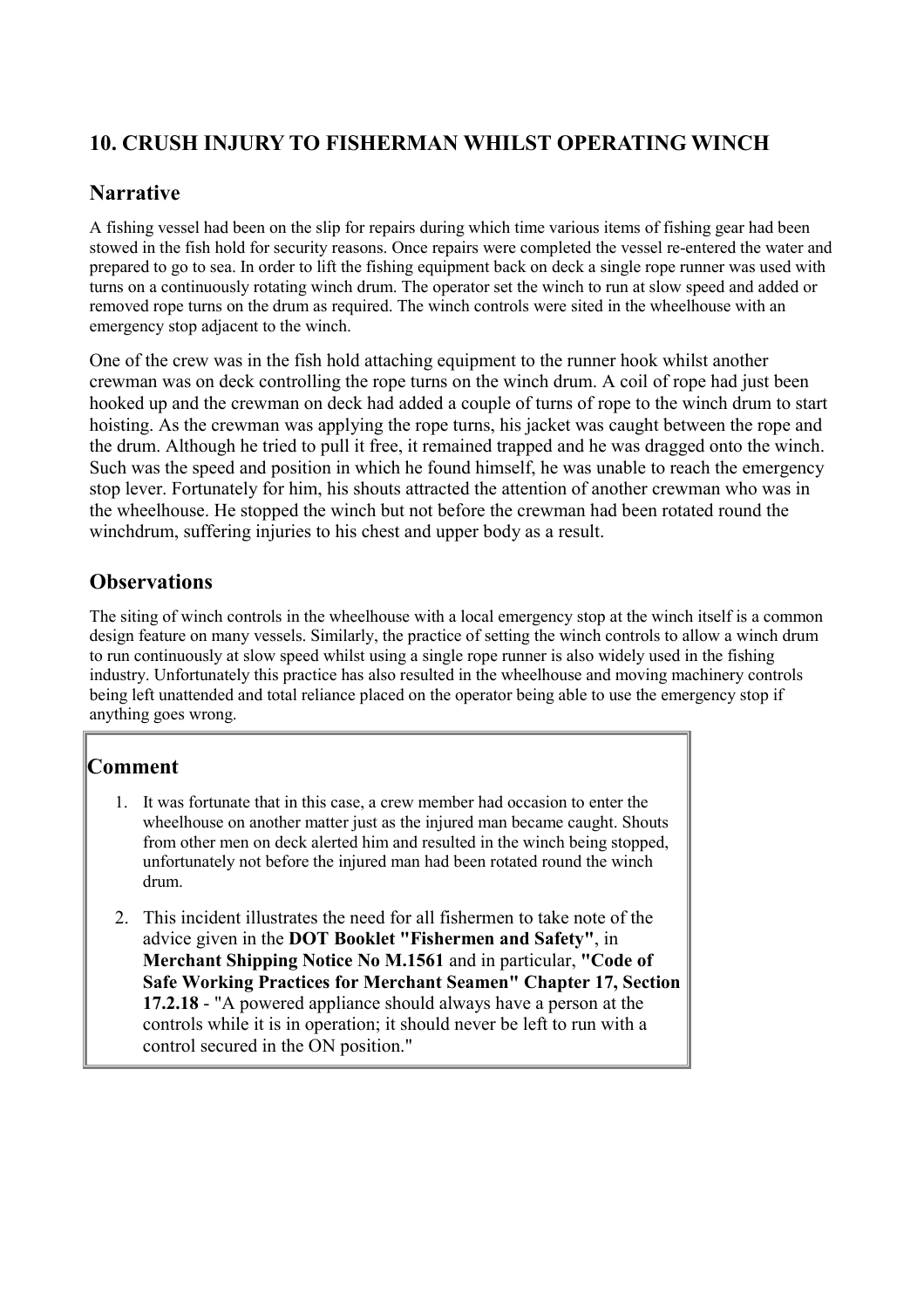## <span id="page-17-0"></span>**11. POOR BILGE PUMPING PRACTICES CAUSE ACCIDENTS**

#### **Narrative**

MAIB investigations into the flooding of fishing vessels have identified operational procedures relating to bilge pumping systems, which can cause problems for Skippers and crew. Many of these incidents have resulted in the vessel foundering.

The first area of concern is the practice of continuously pumping engine-room bilges.

Initial consideration might well suggest that this is a trouble-free way of keeping the engine-room 'dry'. However, with an 'ejector' type of main bilgepump, the capacity of the system will have been exceeded by the time the waterlevel activates the high level bilge alarm. At that stage there may be no sparepowered bilge pumping capacity available to lower the level of floodwater. If water is entering the vessel at a greater rate than the ejector can pump it out, floodwater rises and unless the cause of flooding can be stopped, the vessel maybe lost.

The second point concerns centrifugal bilge pumps, ie many non ejector systems, and the practice of keeping the pump's sea inlet valve open when pumping bilges.

This practice has the perceived merit of preventing the bilge pump from running 'dry', and allowing the crewman supposedly supervising the operation to undertake other work. In many cases there is no supervision at all and bilges are left to pump continuously, as with the ejector type system.

While the pump is running, the overboard discharge is often checked and, if a steady discharge of water is seen, it is assumed that bilges are being pumped. Unfortunately in many cases this has given a false indication of the system's performance, as the water which has been seen discharging has been mainly seawater drawn and very little, if any, has been bilge water. Again, this has often resulted in the bilge water level continuing to rise, leading to the vessel being lost.

To ensure that this type of system pumps bilges at the maximum rate possible, which is essential in a flooding emergency, it is necessary for the pump's sea suction to be closed and the bilge suction to be fully open. All water which is then seen to be discharging overboard from the system will be bilge water.

- 1. Another consequence of the continuous bilge pumping practice is the possibility that crew consider routine visits to the engine-room to be unnecessary; this in turn means that flooding may then go undetected until it is too late.
- 2. Further, in normal circumstances if the bilge water never rises to a level where the bilge alarm operates, this alarm, if it has not been tested regularly, may fall into disuse and may then not function in the event of an emergency.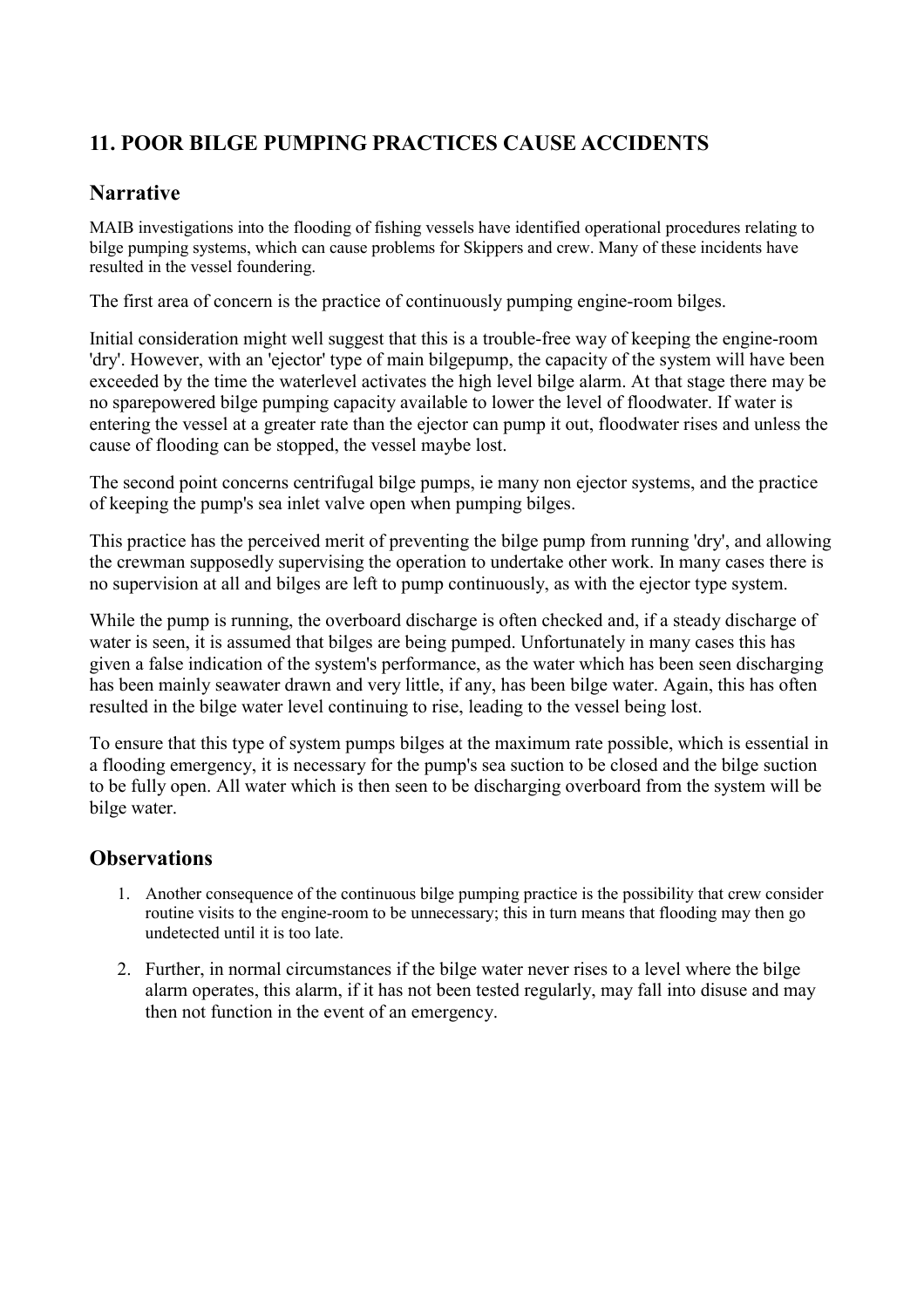<span id="page-18-0"></span>It is recognised that, particularly on smaller fishing vessels, there are many power driven pumps used for bilge and deck wash duties, which employ a flexible rotating element as a major component. This type of pump does, when running, require a continuous flow of water through it in order to lubricate and cool this flexible rotor; failure may otherwise occur. When pumping bilges with this type of pump the operation must be monitored so that the pump's suction can again be opened to the sea and the bilge suction closed once the bilges are dry.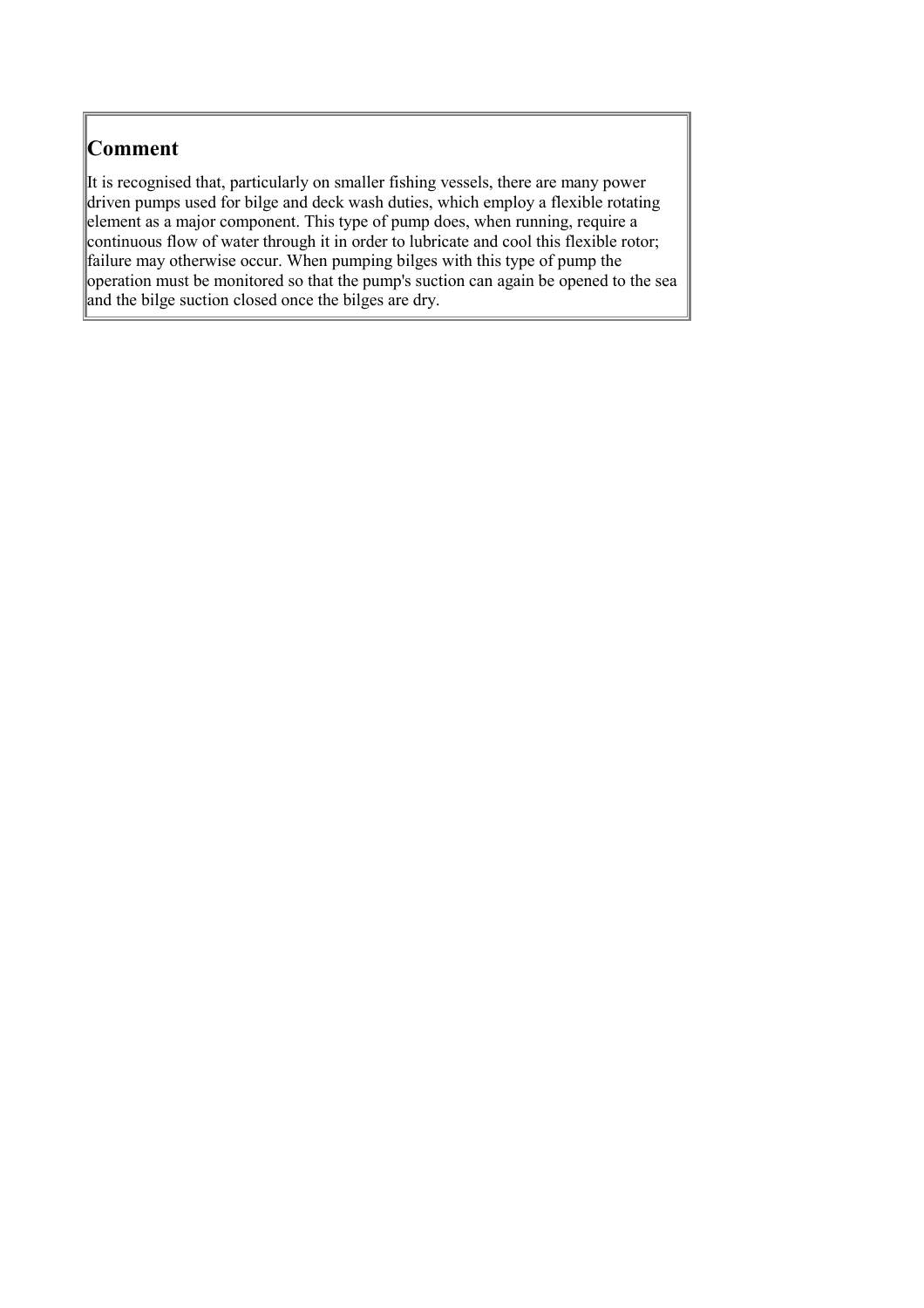## <span id="page-19-0"></span>**12. FISHING VESSEL CAPSIZES IN HARBOUR**

#### **Narrative**

A newly-built steel twin beam trawler of 11.98 metres length was lying starboardside alongside a dock wall. The crew were changing the cod ends on her trawlgear. The trawl gear on the starboard side was suspended from the top of the derrick which was almost vertical.

The Skipper began to haul the port beam gear to the top of the port derrick, which again was almost vertical. As the chain mat cleared the port bulwark rail the vessel heeled to port and capsized. All three members of the crew managed to scramble to safety. None were seriously injured.

The vessel was recovered later and her stability assessed.

- 1. The capsize was recorded on a nearby security camera. A sequence of photographs covering the 21 seconds of interest is shown here.
- 2. It took just 11 seconds from the point at which capsize became unavoidable for the vessel to be laid completely on her side.
- 3. The vessel turned completely upside down shortly afterwards, trapping the EPIRB and liferaft inside the bulwarks.
- 4. Having just completed a fishing trip and landed her catch, the vessel was low on fuel and fresh water.
- 5. She had been in service a little over two months when the accident occurred.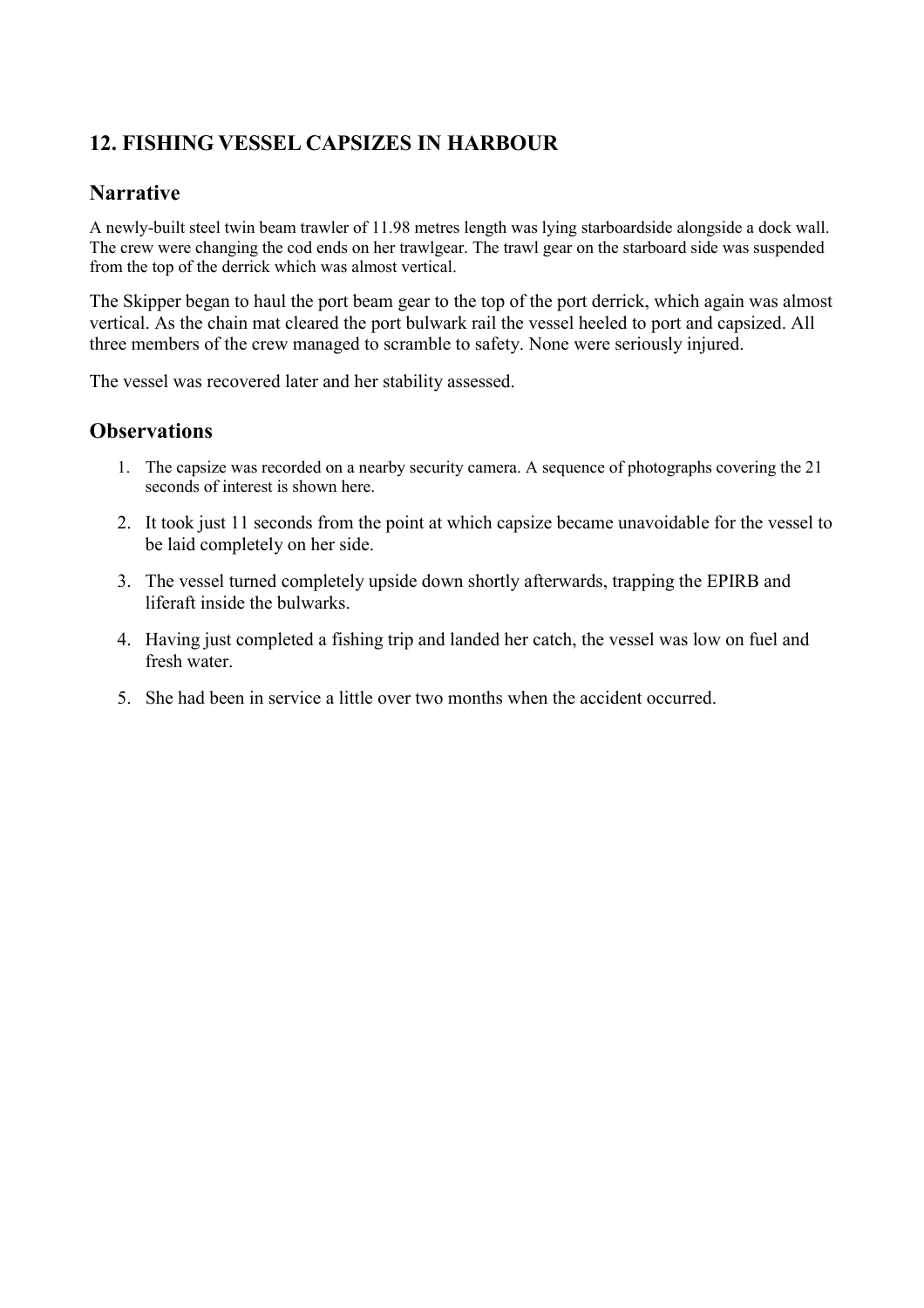- <span id="page-20-0"></span>1. It is common practice on small beam trawlers, when alongside in port, to haul up both sets of gear for inspection and repair.
- 2. The fundamental cause of the accident was a dangerously low level of transverse stability.
- 3. The stability of the vessel had been calculated after she was first launched. Following the accident, MAIB found it to be significantly less than the minimum standard recommended by the Marine Safety Agency for under 12 metre fishing vessels. Nevertheless, because the MSA minimum standard is a recommendation and not a regulation, the vessel was put into service without modification. However, despite the lack of specific regulations covering the stability of under 12 metre fishing vessels, owners should be aware that they still have an obligation in law to **ensure the seaworthiness of their vessels**.
- 4. The stability of the vessel was further reduced before she entered service by the addition of more gear. After she had entered service the derricks were lengthened and strengthened, lessening the stability of the vessel still further. It is essential, particularly on small fishing vessels, that alterations should not be made to the structure or fishing gear without checking that the standard of stability and seaworthiness is not thereby reduced.
- 5. **Merchant Shipping Notice No M.989 "The Safety of Small Fishing Vessels"** is well worth reading in the context of this accident.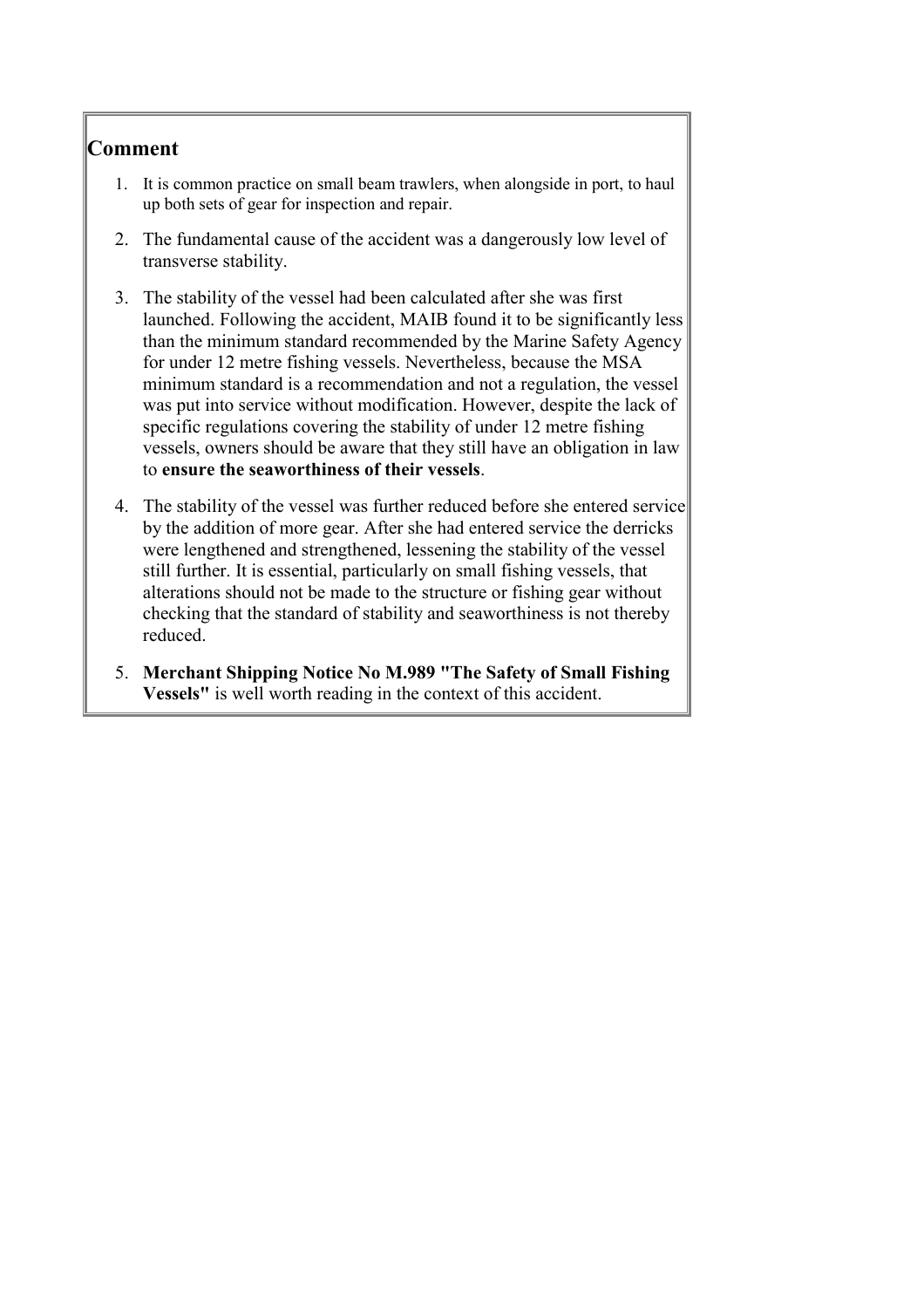## <span id="page-21-0"></span>**13. SUBMARINE SNAGGED WARPS OF PAIR TRAWLERS**

#### **Narrative**

A diesel powered submarine became snagged on the warps of pair trawlers. The submarine subsequently came to the surface and the warps, which were lying across the pressure hull, were manhandled clear by the submarine crew. Nobody was injured in the incident and only minor damage was caused to the fishing vessels and their gear. The weather conditions were calm and sunny.

At the time of the incident, the NATO submarine was exercising with Royal Naval aircraft and surface ships in a designated submarine exercise area in the western English Channel. For over two hours prior to the snagging the submarine had been manoeuvring to avoid detection by the other participants in the exercise, while at the same time seeking out and "attacking" designated targets. She had been operating at below periscope depth for most of this time.

The pair trawlers had been towing a bottom trawl in an east-south-easterly direction since before the naval exercise started. Although they were aware of the naval activity they were unaware that a submarine was in their immediate vicinity until the snagging happened.

- 1. "The Code of Practice for the Conduct of Submarine Operations in the Vicinity of Fishing Vessels" was applicable. This Code was agreed between the Royal Navy and the Marine Safety Agency after consultations with the fishing industry, following a fatal snagging incident involving a fishing vessel in 1990, and covers all Royal Navy and allied submarine activity in UK territorial waters and exercise areas. The Code puts the onus on submarine commanders to maintain a mandatory separation from all fishing vessels of at least 1372 metres (1500 yards) when at periscope depth and 3659 metres (4000 yards) when deep.
- 2. As is the standard practice for exercises involving surface ships and submarines, one of the Royal Naval surface ships had been designated Fishing Vessel Safety Ship (FVSS) for the exercise. The role of the FVSS (a requirement of the Code) is to provide assistance to the participating submarine to compile its plot of fishing vessel activity in order to minimise the risk of interaction; to make fishing vessels aware of submarine exercise activity in their vicinity, and to provide a source of information in order to minimise the risk of interaction.
- 3. Partly due to the calm conditions, the submarine was quite easily detected and its track monitored by the Royal Naval aircraft and surface ships. The developing close quarters situation was observed by the FVSS and contact with the submarine was established. Additionally, attempts were made to contact the pair trawlers by VHF and visual signalling.
- 4. Prior to the commencement of the exercise a SUBFACTS broadcast had been made to warn fishing vessels where submarine exercise activity was taking place that day. This is also in the provisions of the code.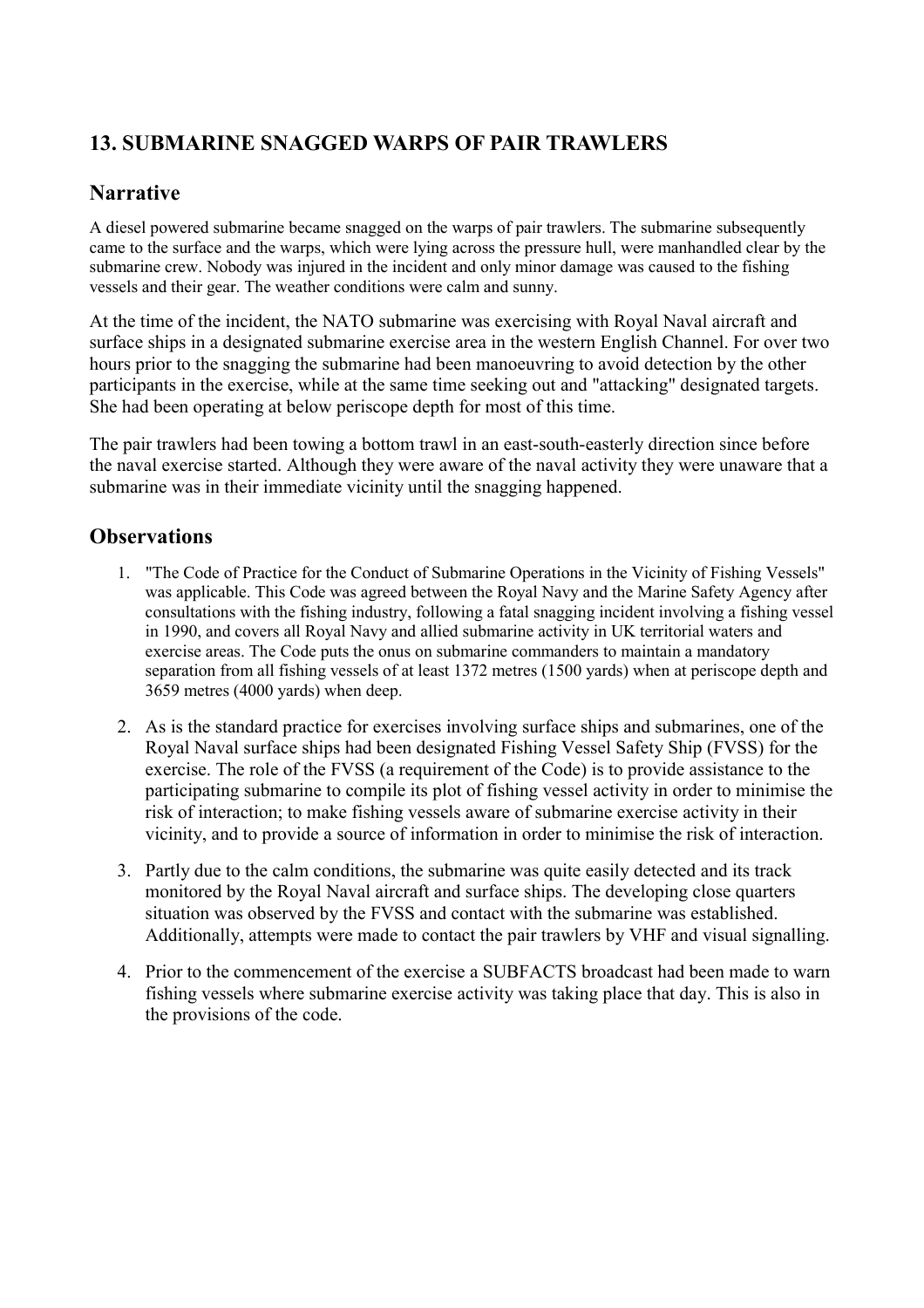- <span id="page-22-0"></span>1. Although the Submarine Commander had been briefed on the Code of Practice he did not place enough priority on its requirements and the mandatory separation distances were not maintained.
- 2. Not all of the safety communications between the FVSS and submarine were correctly applied or fully received. Some were therefore misleading.
- 3. The Skippers of the fishing vessels had not listened to the SUBFACTS broadcast.
- 4. In general, the crews of the fishing vessels showed a casual attitude to the attempts by the FVSS to contact them on VHF channel 16 prior to the snagging. Neither were they keeping an efficient visual lookout.
- 5. A new Merchant Shipping Notice will be published to inform fishermen of the capabilities of submarine sonar detection and recommendations for action to be taken when operating within submarine exercise areas. Since the incident, the Royal Navy has implemented a number of improvements to the procedures governing British and allied submarine activity to minimise the possibility of a similar incident happening again.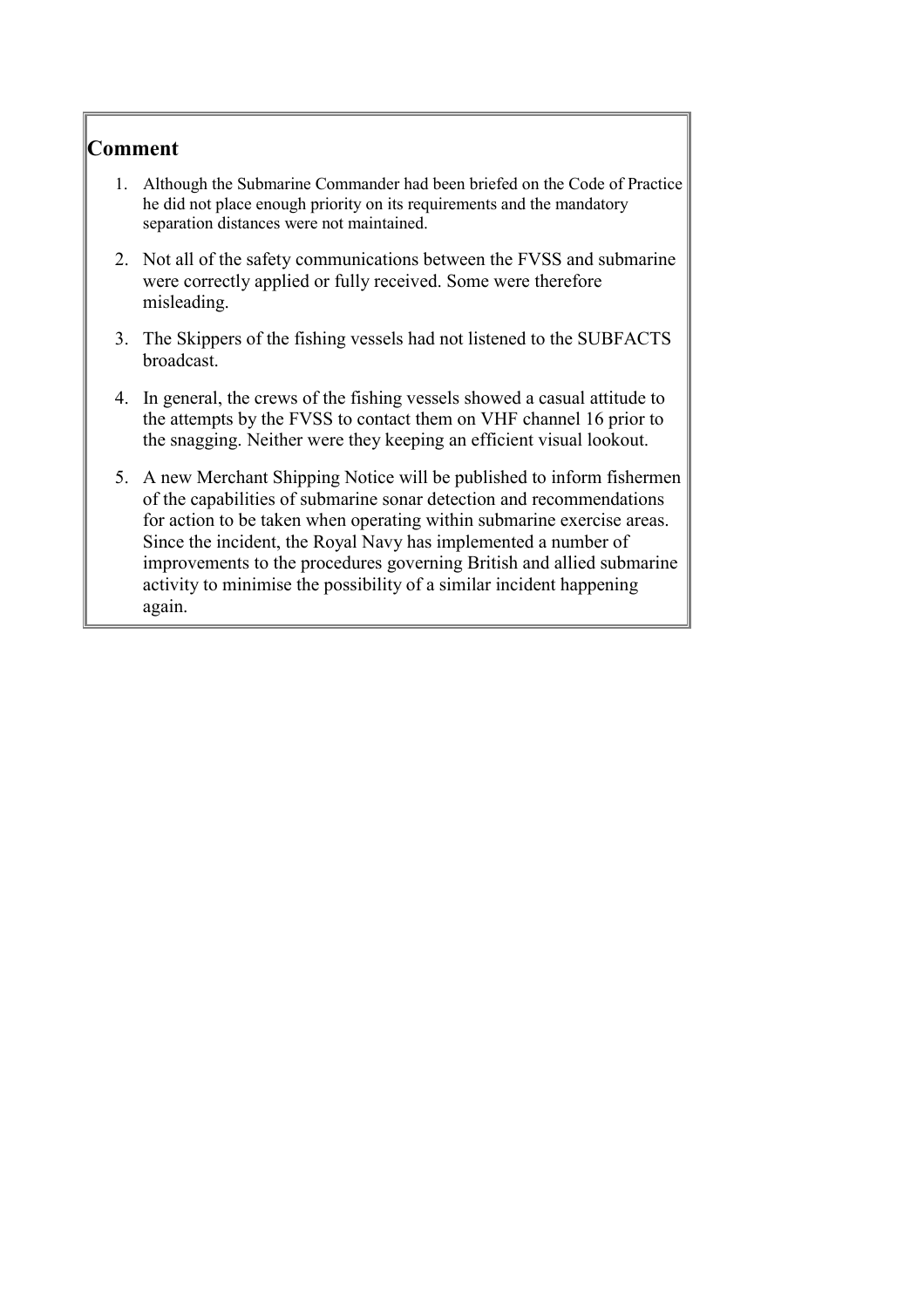## <span id="page-23-0"></span>**14. CAPSIZE OF OPEN FISHING BOAT IN ADVERSE WEATHER**

#### **Narrative**

A six metre GRP open fishing boat, with two persons on board, proceeded to fishing grounds located close inshore but exposed to the prevailing weather conditions. On arrival, the crew intended to move three fleets of pots to amore sheltered position.

The wind freshened during the day and the vessel was reported overdue to HM Coastguard, who then initiated an extensive land, air and sea search.

The upturned hull of the vessel was subsequently found and recovered. However, the two crew were lost.

- 1. The vessel was based upon a standard design. However, a number of modifications were made during construction and later by subsequent owners.
- 2. The vessel was seven years old and had only recently been acquired by her current owner.
- 3. Following the accident, the hull was found to be intact and in good condition both internally and externally.
- 4. The vessel was last seen heading into a Force 6 wind which was forecast to increase to a Force 8 for the area concerned.
- 5. A tangled bundle of two fleets of pots was subsequently found in close proximity to the fishing grounds.
- 6. Neither of the two men were wearing life-jackets or buoyancy aids. There were no lifebuoys or distress flares on board.
- 7. No liferaft, EPIRB (Emergency Position-Indicating Radio Beacon) or VHF radio was carried.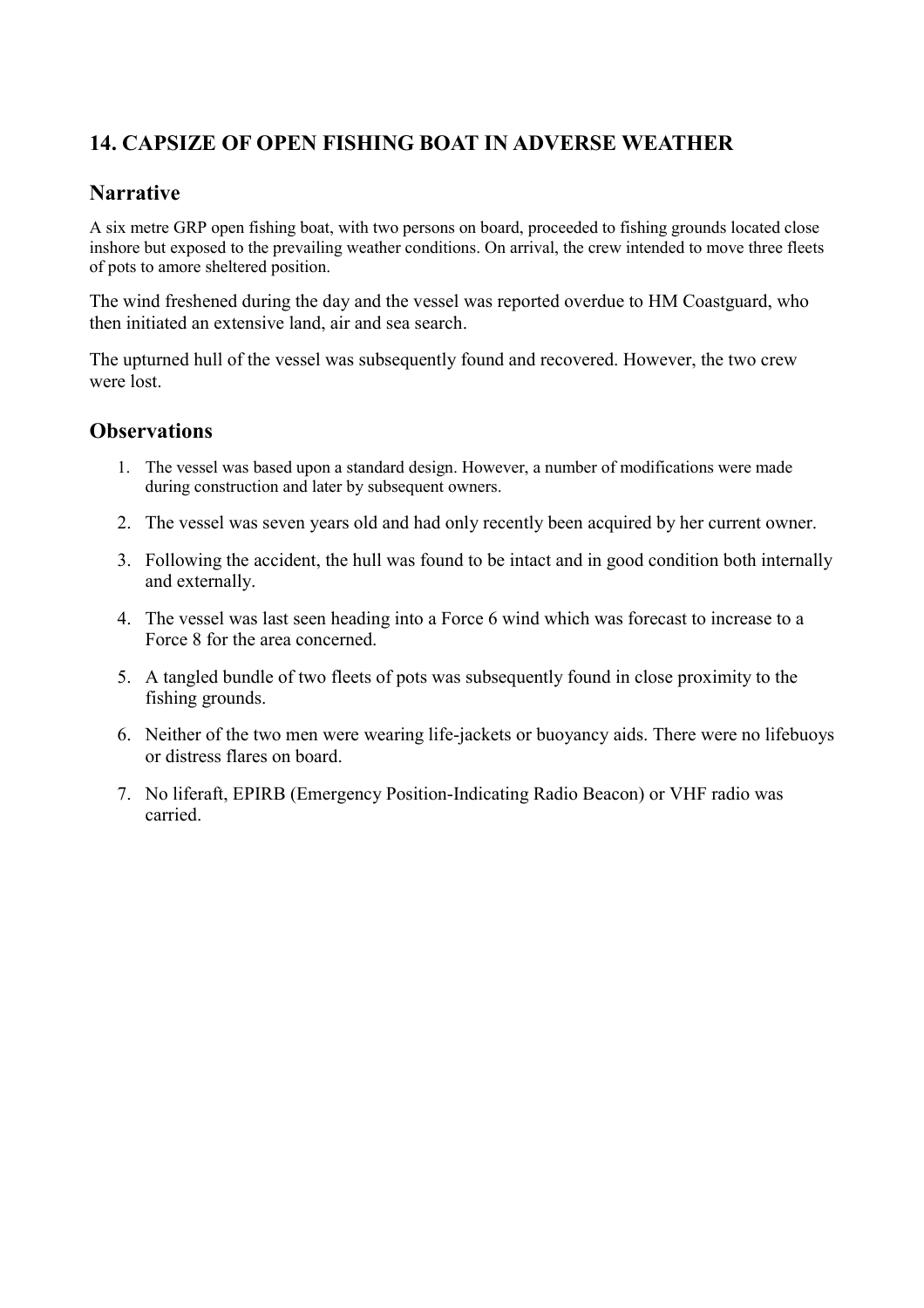- <span id="page-24-0"></span>1. It is probable that the vessel had loaded two fleets of pots on deck and then capsized due to the combined effect of the prevailing weather conditions and the reduced stability of the vessel at that time.
- 2. Due to modifications to the vessel during and subsequent to her construction, it is probable that the stability, reserve of buoyancy and freeboard were inferior to that of a vessel built to the standard design.
- 3. It is probable that the crew over-estimated the stability and sea-keeping capability of the vessel in the prevailing circumstances.
- 4. It is possible that one or both lives might have been saved:
	- o if each of the crew had been wearing a life-jacket or buoyancy aid at the time of capsize;
	- o if an inflatable liferaft had been available for use as an out of water means of support; and
	- o if it had been possible to alert the emergency services to the accident without delay.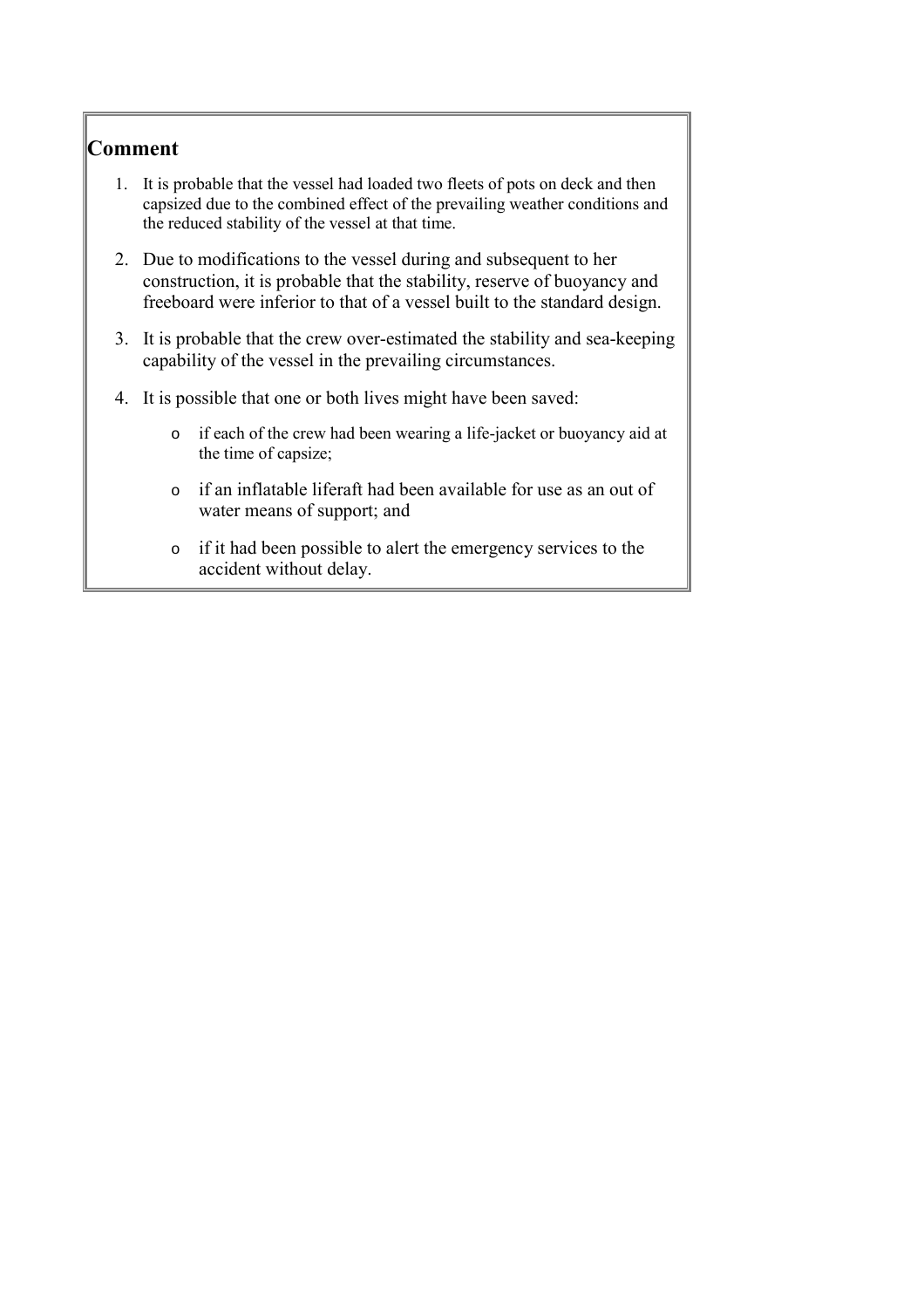## <span id="page-25-0"></span>**15. FATALITY DURING LIFEBOAT RELEASE GEAR TEST**

#### **Narrative**

The on-load release gear fitted to the enclosed lifeboats of an offshore oil platform was to be inspected and tested. This release gear was of a type fitted to the lifeboats of many ships.

As standard equipment, two safety or maintenance pendants were fitted to the lifeboat's support structure. These were intended to be used for supporting the lifeboat's weight while hooks, release gear etc were undergoing maintenance. A lug was built into each hook's mounting assembly, secured to the lifeboat's structure, to which the lower end of each maintenance pendant could be shackled when required.

Two of the platform's technicians had completed the task of inspecting and checking two lifeboats. Before they started work on the third lifeboat, one of the two technicians was required elsewhere on the platform; he was replaced by another person having a non-technical role on the platform and who was unfamiliar with the task in hand.

These two men then continued their work on the third lifeboat. From within this lifeboat each man secured one of the two maintenance pendants. One man then climbed from the lifeboat, leaving the technician in the lifeboat to operate there lease lever.

Immediately the technician operated the release gear lever both hooks released as intended but the forward end of the lifeboat fell away. The lifeboat then dropped about 20 metres into the sea after tearing the aft hook column out of the lifeboat's structure. On recovery of the lifeboat, the technician was found to be dead.

## **Observations**

This type of on-load release gear was equipped with a hydrostatic interlock which was designed to prevent release of the hooks before the lifeboat entered the water. This interlock had to be disabled to perform the required test.

- 1. The forward maintenance pendant had not been secured to the lug on the forward hook's mounting assembly but, erroneously, to the lifting ring on the lower fall block. When the forward hook opened, the bow of the lifeboat fell away.
- 2. The technician, who unfortunately lost his life, left an inexperienced colleague to secure the forward maintenance pendant. He then proceeded to operate the hook's release gear before checking the work of his colleague.
- 3. The test procedures set out in **Merchant Shipping Notice M.1248** clearly provides for the lifeboat under test to be lowered into the water where the hooks are to be released. This notice specifically warns against testing this equipment while the lifeboat is hanging in the davits.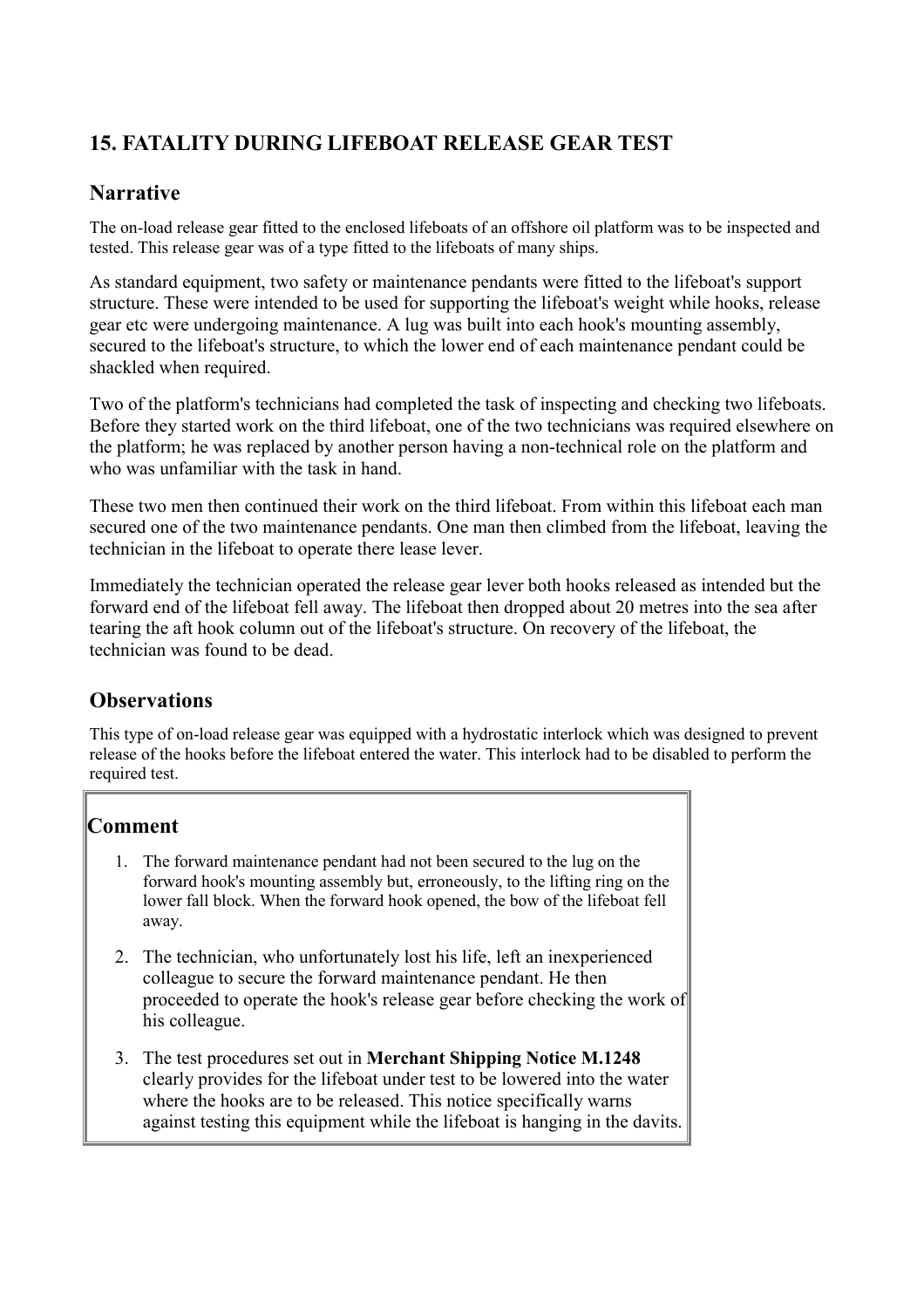## <span id="page-26-0"></span>**16. OVERTURNING OF CRAWLER CRANE**

#### **Narrative**

A UK registered dry cargo barge had been contracted to load and carry limestone rock from a quarry to a port in the south west of England. It was to be unloaded between high and low water marks so that a shore contractor could retrieve the rock at low water for sea defence works. Although the preferred method of rock handling was by dump truck and bulldozer, the lack of a loading ramp at the quarry resulted in the purchase of a diesel powered crawler crane. This crawler crane was used for both loading and discharge.

The crawler crane was fitted with a grapple lifting device, and the initial cargoof limestone was loaded aboard and the barge towed to the unloading port. The weather on arrival was good although there was a slight swell. Once the barge was in place, discharge started and continued without any problem until about50% had been discharged.

At about this time, the crane driver selected a piece of limestone rock, estimated to weigh between 3.5 and 4.0 tonne. As the rock was lifted and came free, it swung away from the jib, effectively increasing the lift radius and overloading the crane. To counter the overloading and overturning moment, the crane driver started to luff-up or raise the jib. At that moment, the barge moved under the influence of the sea swell rapidly adding to the overturning moment. With the situation becoming critical, the driver tried to drop the rock back on to the deck. Unfortunately the foot brake jammed, preventing him from releasing the load. He considered releasing the brakes by hand but realised that the sudden uncontrolled release would cause the counter weight to pull the jiband grapple rapidly back, leading to possible damage to the driver's cab itself. With the crane now unbalanced and on the verge of toppling, the driver jumped out of the cab. In doing so he broke his left arm. The crane toppled over and ended up with the jib resting over the side, slightly crushing the hand rail.



- 1. Although the crane was chained down during the transit voyage, it was not chained down whilst working. It was considered that to secure the crane whilst working would not only prevent the operator sensing any degree of unbalance but also restrict his ability to manoeuvre the crane. Autoindication of overloading is mandatory but rectification lies in the hands of the crane driver.
- 2. The use of a crawler crane for the cargo operation was brought about by the lack of an alternative loading arrangement during the initial stages of the contract. The incident itself was brought about by a combination of the failure of the crane braking system and the rolling effect of the sea swell.